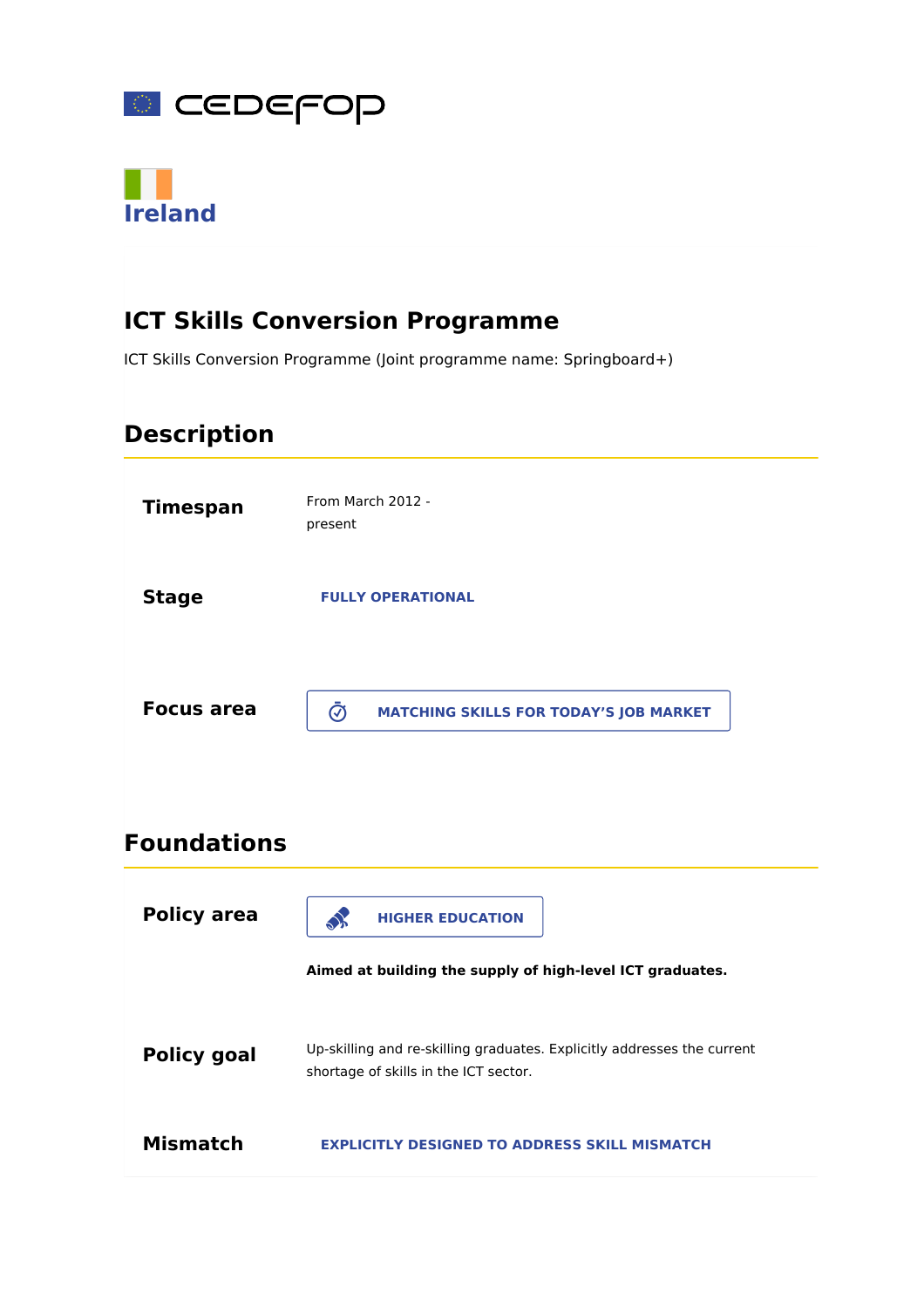|                                    | Directly targets the specific shortages identified in the market.                                                                                                                                                                                                                                                                                                                                                                                                                                                                                                                                                                                                                                                                                                                                                                                                                                                                                                                                                                                                   |
|------------------------------------|---------------------------------------------------------------------------------------------------------------------------------------------------------------------------------------------------------------------------------------------------------------------------------------------------------------------------------------------------------------------------------------------------------------------------------------------------------------------------------------------------------------------------------------------------------------------------------------------------------------------------------------------------------------------------------------------------------------------------------------------------------------------------------------------------------------------------------------------------------------------------------------------------------------------------------------------------------------------------------------------------------------------------------------------------------------------|
| Aim of policy<br>instrument        | Ö.<br><b>ADDRESS SKILL SHORTAGES</b>                                                                                                                                                                                                                                                                                                                                                                                                                                                                                                                                                                                                                                                                                                                                                                                                                                                                                                                                                                                                                                |
|                                    | $\bullet\bullet\bullet$<br><b>OTHER</b>                                                                                                                                                                                                                                                                                                                                                                                                                                                                                                                                                                                                                                                                                                                                                                                                                                                                                                                                                                                                                             |
|                                    | Up-skilling and re-skilling of graduates.                                                                                                                                                                                                                                                                                                                                                                                                                                                                                                                                                                                                                                                                                                                                                                                                                                                                                                                                                                                                                           |
| <b>Legal basis</b>                 | <b>MINISTERIAL ORDER</b>                                                                                                                                                                                                                                                                                                                                                                                                                                                                                                                                                                                                                                                                                                                                                                                                                                                                                                                                                                                                                                            |
| <b>Administrative</b><br>level     | <b>NATIONAL</b>                                                                                                                                                                                                                                                                                                                                                                                                                                                                                                                                                                                                                                                                                                                                                                                                                                                                                                                                                                                                                                                     |
| <b>Main</b><br>responsible<br>body | Department for Education and Skills/Higher Education Authority<br>(HEA)                                                                                                                                                                                                                                                                                                                                                                                                                                                                                                                                                                                                                                                                                                                                                                                                                                                                                                                                                                                             |
| <b>Stakeholders</b>                | <b>GOVERNMENT (CENTRAL &amp; REGIONAL)</b><br>môn                                                                                                                                                                                                                                                                                                                                                                                                                                                                                                                                                                                                                                                                                                                                                                                                                                                                                                                                                                                                                   |
|                                    | <b>N</b><br><b>TRAINING PROVIDERS (PUBLIC/PRIVATE)</b>                                                                                                                                                                                                                                                                                                                                                                                                                                                                                                                                                                                                                                                                                                                                                                                                                                                                                                                                                                                                              |
|                                    | The stakeholders involved in the 'Action plan for jobs' initiatives<br>are: Department of Jobs, Enterprise and Innovation (Forfar); the<br>Department of Public Expenditure and Reform; the Department of<br>the Taoiseach; the Science Foundation Ireland; Enterprise Ireland;<br><b>IDA Ireland; the Department of Communications, Energy and</b><br><b>Natural Resources and the Irish Payment Services Organisation</b><br>(IPSO). The ICT Skills Conversion Programme is a short/medium<br>term measure of the Higher Education Authority (HEA), within the<br>ICT Action Plan, to develop a sustainable domestic supply of high<br>quality ICT graduates. It offers an intensive NFQ level 8 higher<br>diploma ICT skills conversion programme by higher education<br>providers in partnership with industry. The Action Plan has a<br>target of doubling the output of high quality computing graduates<br>from undergraduate programmes between 2012 and 2018, with<br>the HEA, who's role is also to report output figures on the<br>programme's progress. |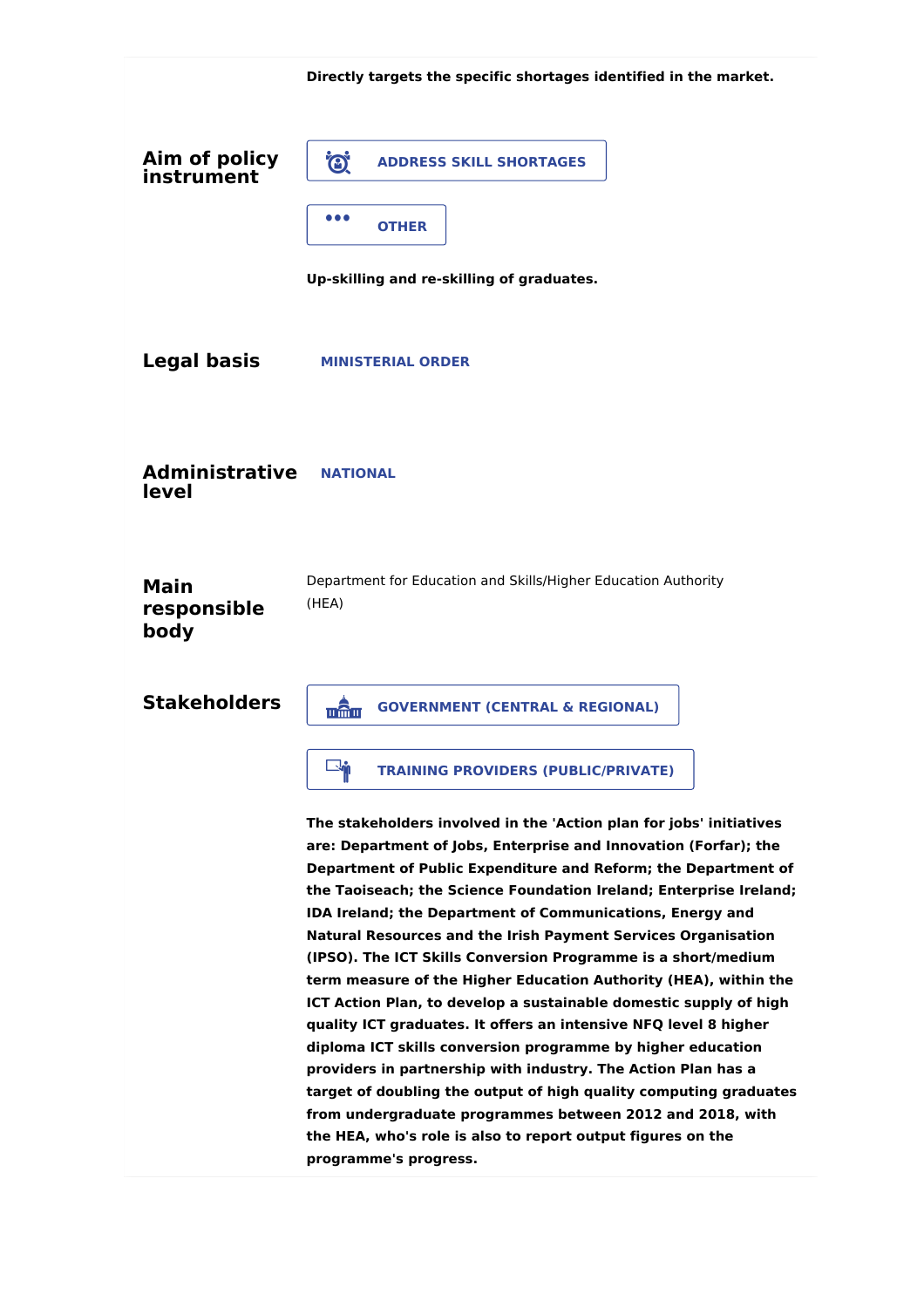| <b>Funding</b>       | Funding source is Higher Education Authority and Department of<br>Education and Skills. They funded approximately $\epsilon$ 4m in two funding years<br>(2012 and 2013), about 800 places each year. The 6,471 places now on<br>offer represent an investment of $E$ 27,438,000 from the National Training<br>Fund, with co-funding from the European Union under the European Social<br>Fund, as part of the ESF Programme for Employability, inclusion and<br>Learning 2014-2020. Since 2011, over €134m has been allocated to<br>Springboard+ providing for over 35,000 places. |
|----------------------|------------------------------------------------------------------------------------------------------------------------------------------------------------------------------------------------------------------------------------------------------------------------------------------------------------------------------------------------------------------------------------------------------------------------------------------------------------------------------------------------------------------------------------------------------------------------------------|
| <b>Intended</b>      | Upskilling and reskilling NFQ Level 8 jobseekers/undergraduates with                                                                                                                                                                                                                                                                                                                                                                                                                                                                                                               |
| <b>beneficiaries</b> | cognate/numerical skills and underlying aptitude for programming.                                                                                                                                                                                                                                                                                                                                                                                                                                                                                                                  |

### **Processes**

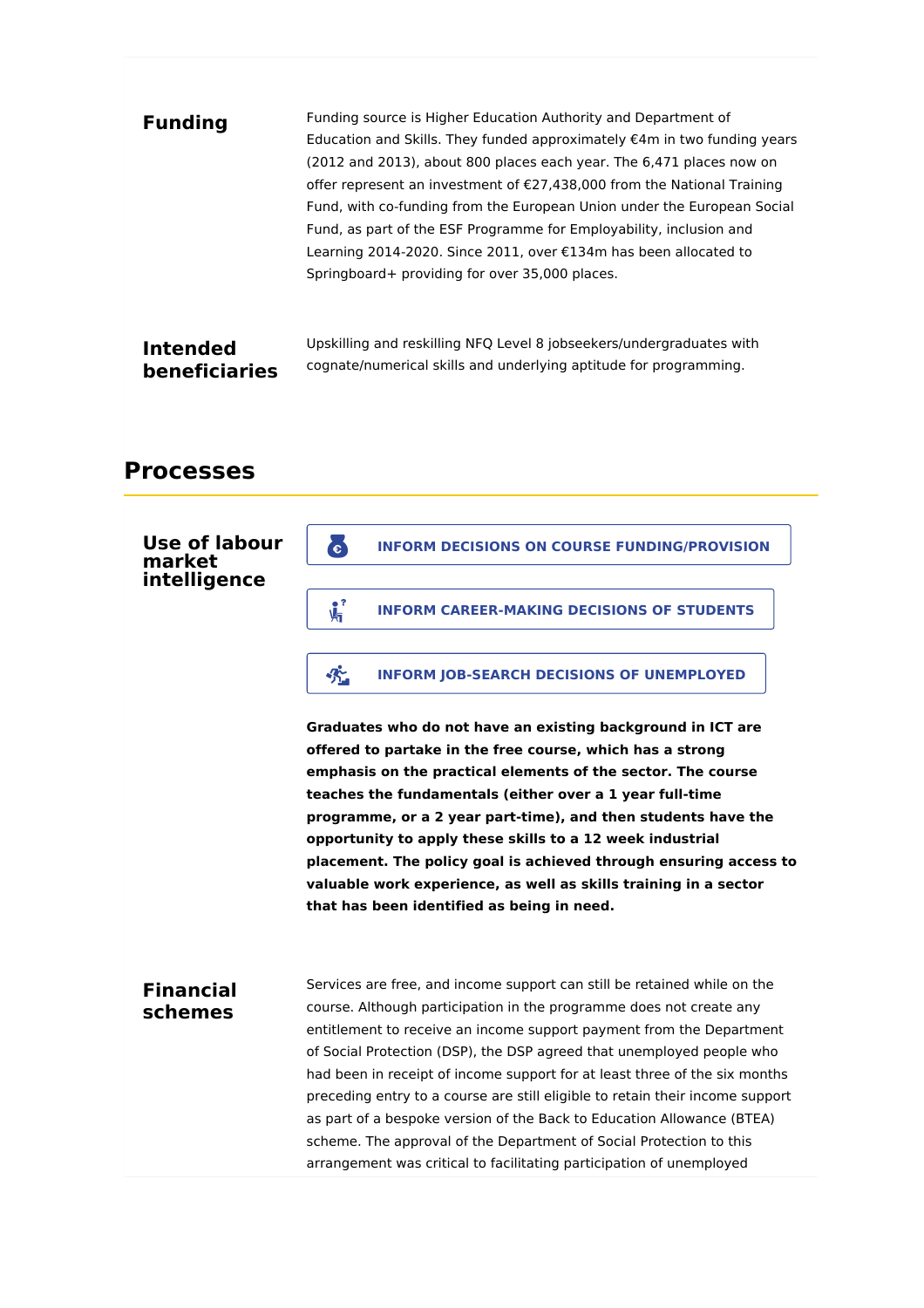graduates in the conversion programmes.

### **Frequency of updates**

Every three years the instrument is assessed based on the success of graduates. If areas of improvement are noted, the model is then adapted. In 2017, the model was also updated to become more flexible and inclusive.

**Development** Following the evaluation of phase 1, phase 2 in 2013 was agreed, but adapted using feedback from participants, providers and industry partners on provider tendering and application management systems, course application process, structure of the programme, information and marketing of courses, and arrangements for income and other supports for participants. Input was also given from the Expert, i.e. Group on Future Skills Needs (EGFSN), Enterprise Ireland and IDA Ireland. This informed a number of changes, specifically: increased emphasis on the provision and quality of work placement opportunities, a requirement for stronger industry supports, and a revision of the skills areas targeted to include software development and data analytics. Then, as part of Springboard+ 2017, homemakers were allowed to apply for the first time, and more parttime ICT conversion courses were offered to encourage flexibility and prevent dropouts (which was identified as the biggest problem in 2014s evaluation).

### **Barriers**

No stated barriers

**Success factors**<sup>The commitment to funding and collaboration of various stakeholders</sup> (Government, education and training providers and businesses) has led to the success of the instrument. The output of computer graduates in Ireland had increased by 25% in 2013 over the last two years, and a doubling of graduate output was predicted to be achieved by 2015 - three years ahead of the Action Plan target of 2018.

**Monitoring** The rate of employment following the course, dropout rate, pass/fail rate, employer/participant feedback. Evaluations are carried out by the governing bodies involved.

**Innovativeness VERY INNOVATIVE**

**By combining with the part-time scheme Springboard to form Springboard+, the overall scheme has been made more accessible for learners. Under this initiative, sectors with identified skills needs are targeted, and courses are provided in ICT,**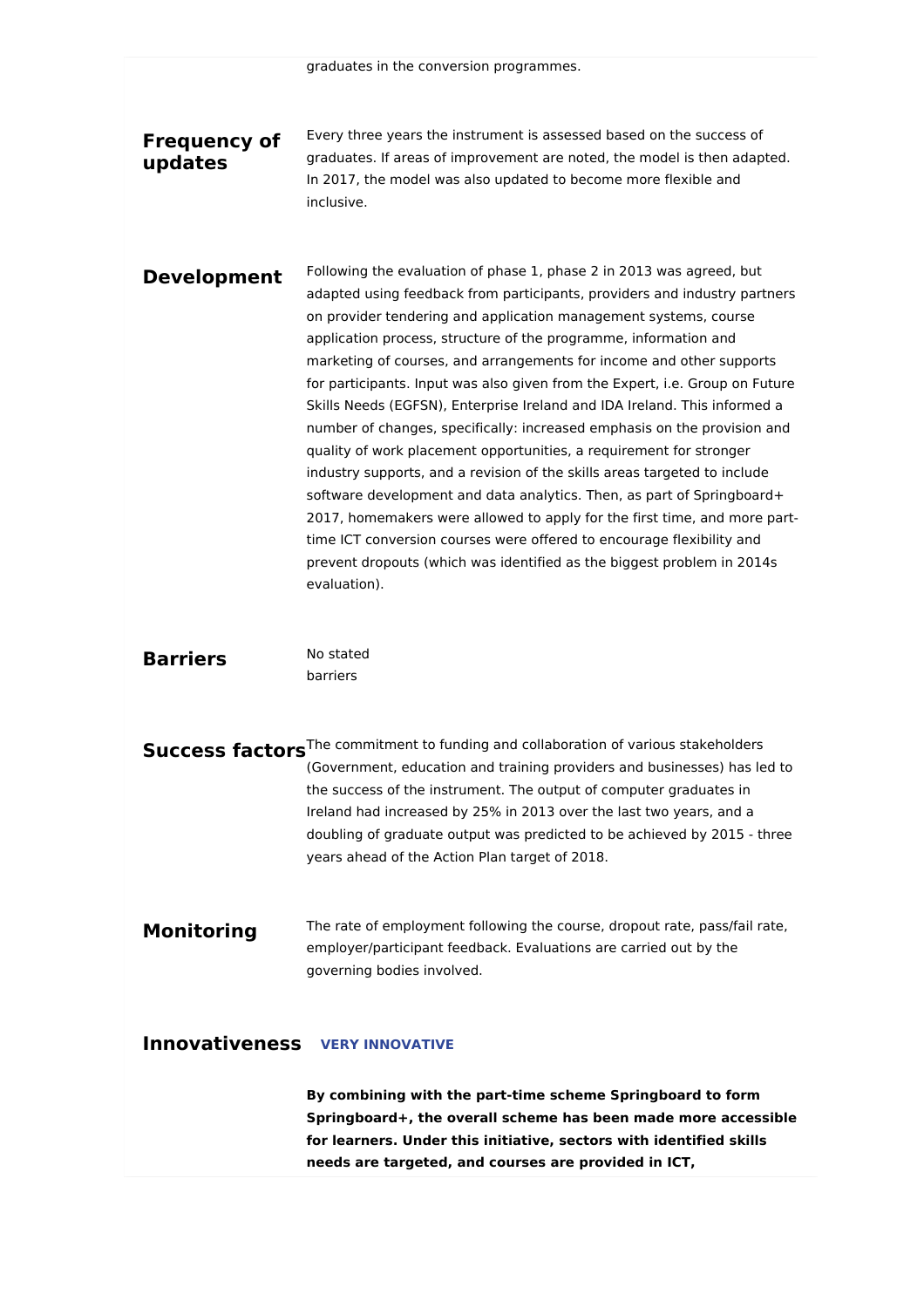**manufacturing, entrepreneurship, hospitality and financial services.**

### **Sustainability**

#### **Evidence of effectiveness**

The instrument has a high impact, as it links with other industry-led programmes. Offering 768 places countrywide per year. The benefits have exceeded expectations, which has resulted in the instrument (under Springboard+) being continued. When the initiative was first introduced in 2011, unemployment was at 15%. Unemployment has now dropped to 6.8% and over 200,000 more people are at work than in 2012. High level of withdrawal from programmes (for various reasons such as finding employment, experiencing financial difficulty, personal, etc) has proven costly, based on the cost of funding for each trainee, as well as the loss of opportunity for the individual. Measures to address and improve this have been outlined in the evaluation report, such as extra guidance for students and the consideration of additional financial support.

# **stakeholders**

**Engagement of** The HEA carries out evaluations to promote engagement and improvement, whilst also measuring the instruments progress. These evaluations include: detailed online reporting by ICT skills and Springboard course providers on academic and employment-related outcomes for participants; surveys of graduates and continuing students; focus-group meetings and interviews with employers and course providers; and data scans of the Live Register status of graduates and of continuing students by the Department of Social Protection.

#### **Transferability EASILY TRANSFERABLE**

**There is nothing specifically unique to Ireland in the development of the programme. The programme has recognised a key skill demand (for ICT specialists) and then marshalled training providers to equip people with the skills that industry requires.**

**Sustainability** The initiative will continue as part of the ESF Programme for Employability, inclusion and Learning 2014-2020 and the joint Government-Industry ICT Action Plan 2014-2018, so is expected to continue.

**Momentum**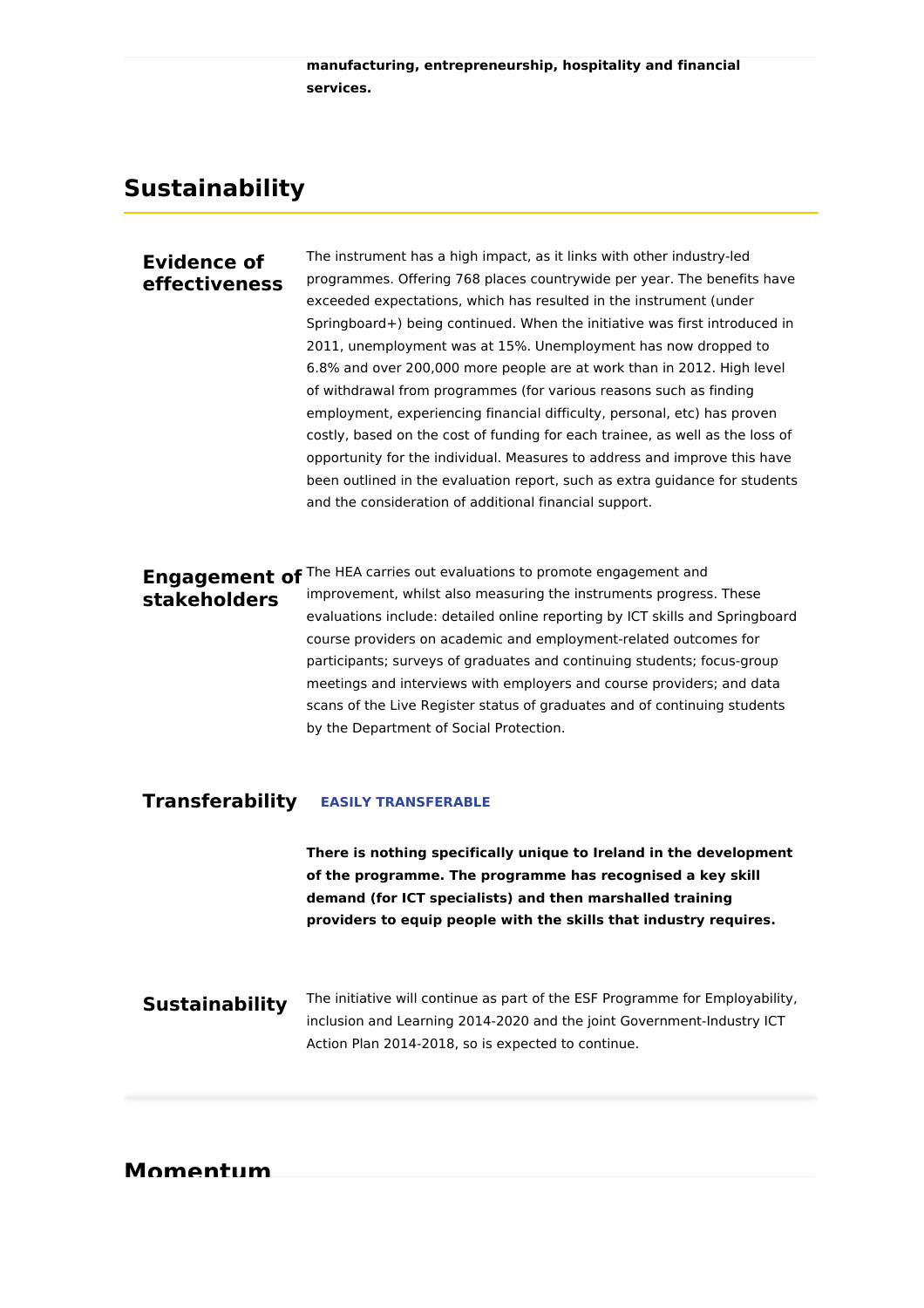**Momentum**

Momentum

# **Description**

| <b>Timespan</b>   | 2013-2014                                                                            |
|-------------------|--------------------------------------------------------------------------------------|
| <b>Stage</b>      | <b>NO LONGER OPERATIONAL</b>                                                         |
|                   | Funding for the instrument has ceased, after a full and<br>comprehensive evaluation. |
| <b>Focus area</b> | の<br><b>MATCHING SKILLS FOR TODAY'S JOB MARKET</b>                                   |

# **Foundations**

| <b>Policy area</b> | $\mathcal{K}^{\circ}$<br><b>ACTIVE LABOUR MARKET POLICIES</b>                                                                                                                                                                                                                                                                                                                                                                                                                                                                                                                                                                   |
|--------------------|---------------------------------------------------------------------------------------------------------------------------------------------------------------------------------------------------------------------------------------------------------------------------------------------------------------------------------------------------------------------------------------------------------------------------------------------------------------------------------------------------------------------------------------------------------------------------------------------------------------------------------|
|                    | Links policies towards the people furthest from the labour market<br>to areas with skills shortages.                                                                                                                                                                                                                                                                                                                                                                                                                                                                                                                            |
| <b>Policy goal</b> | Improving employability of the long-term unemployed. Momentum<br>consists of a number of projects aimed at improving the employability of<br>individuals who are long-term unemployed. Participants receive training in<br>areas with recognised skill shortages, where existing vacancies have been<br>identified. The projects include an element of on-the job training in the<br>form of work experience modules, as well as development of the skills<br>required to obtain and retain employment. Momentum will also include<br>projects specifically aimed at individuals aged under 25 who are long-term<br>unemployed. |
| <b>Mismatch</b>    | <b>EXPLICITLY DESIGNED TO ADDRESS SKILL MISMATCH</b>                                                                                                                                                                                                                                                                                                                                                                                                                                                                                                                                                                            |
|                    | The training offered is designed by providers to meet the<br>established labour market needs of the time, and places a<br>ang bagay ang kagbahan ang akhalang antara ang ang dinakkanak dan ang kilan kalangan                                                                                                                                                                                                                                                                                                                                                                                                                  |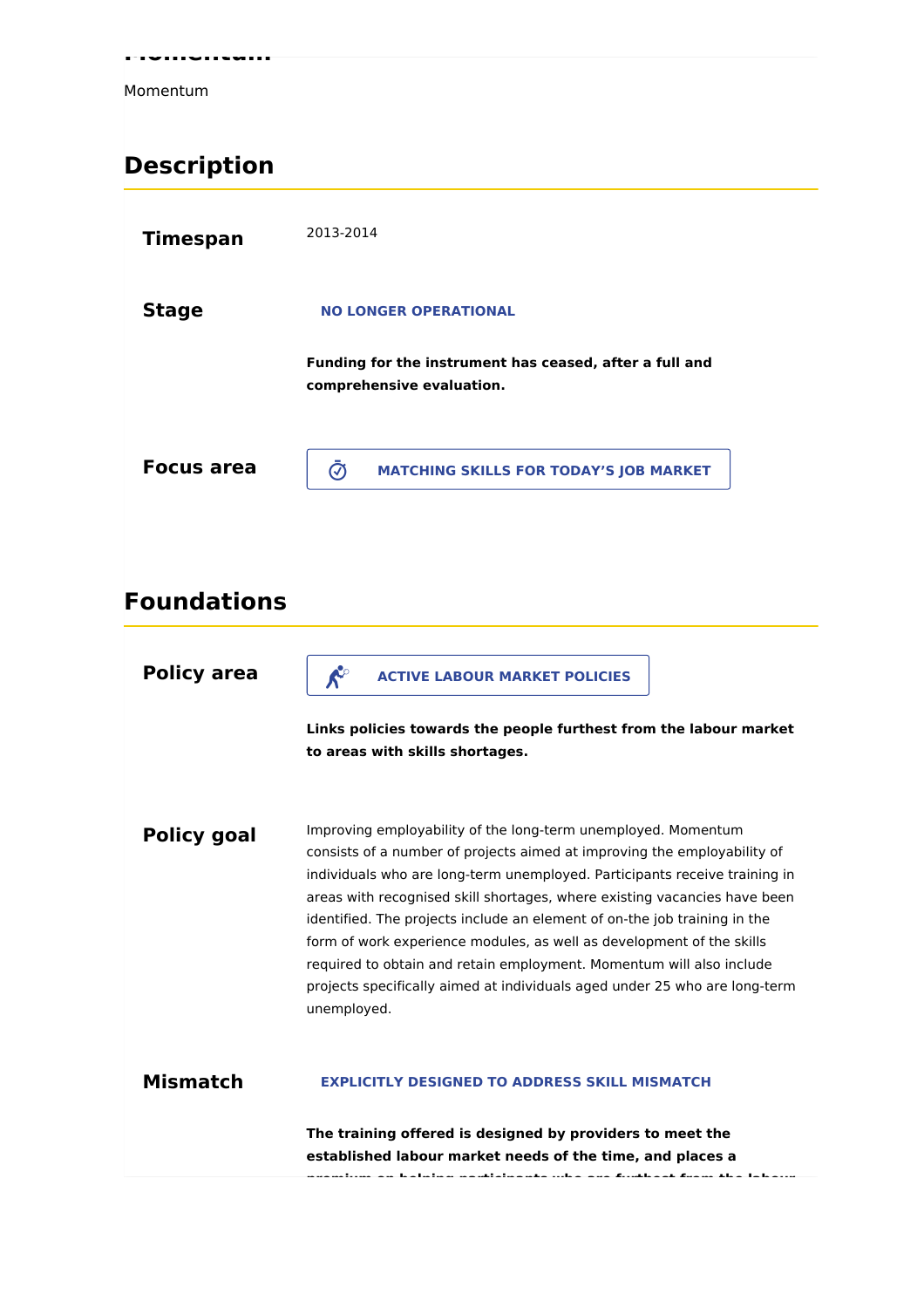|                                    | premium on neiping participants wno are furtnest from the labour<br>market. The support offered to address skills mismatch is: expert<br>career guidance for participants, job preparation skills training,<br>work placements where participants are in close contact with<br>their employer (SMEs are targeted), and support on sustainable<br>employment.    |
|------------------------------------|-----------------------------------------------------------------------------------------------------------------------------------------------------------------------------------------------------------------------------------------------------------------------------------------------------------------------------------------------------------------|
| Aim of policy<br>instrument        | B<br><b>UPSKILL AND MATCH SKILLS OF UNEMPLOYED</b>                                                                                                                                                                                                                                                                                                              |
| <b>Legal basis</b>                 | <b>MINISTERIAL ORDER</b>                                                                                                                                                                                                                                                                                                                                        |
| <b>Administrative</b><br>level     | <b>NATIONAL</b>                                                                                                                                                                                                                                                                                                                                                 |
| <b>Main</b><br>responsible<br>body | SOLAS, the agency responsible for Further Education and Training, which<br>is the responsibility of the Department for Education and Skills.                                                                                                                                                                                                                    |
| <b>Stakeholders</b>                | <b>TRAINING PROVIDERS (PUBLIC/PRIVATE)</b>                                                                                                                                                                                                                                                                                                                      |
|                                    | Momentum was administered by SOLAS on behalf of the<br>Department of Education & Skills, who funded it through the<br>Labour Market Education & Training Fund (LMETF). Access to<br>Momentum courses was through the Department of Social<br><b>Protection Intreo Centres, Employment Services offices or Local</b><br><b>Employment Services offices only.</b> |
| <b>Funding</b>                     | The total investment for the Momentum project is €20,000,000, of which<br>the EU's European Social Fund contributed €10,000,000 from the<br>Operational Programme "Human Capital Investment" for the 2007 to 2013<br>programming period.                                                                                                                        |
| <b>Intended</b><br>beneficiaries   | The programme funds the provision of free education and training projects<br>to allow 6,500 long-term unemployed (who are unemployed for 12 months<br>or more) to gain skills and to access work opportunities in identified<br>growing sectors.                                                                                                                |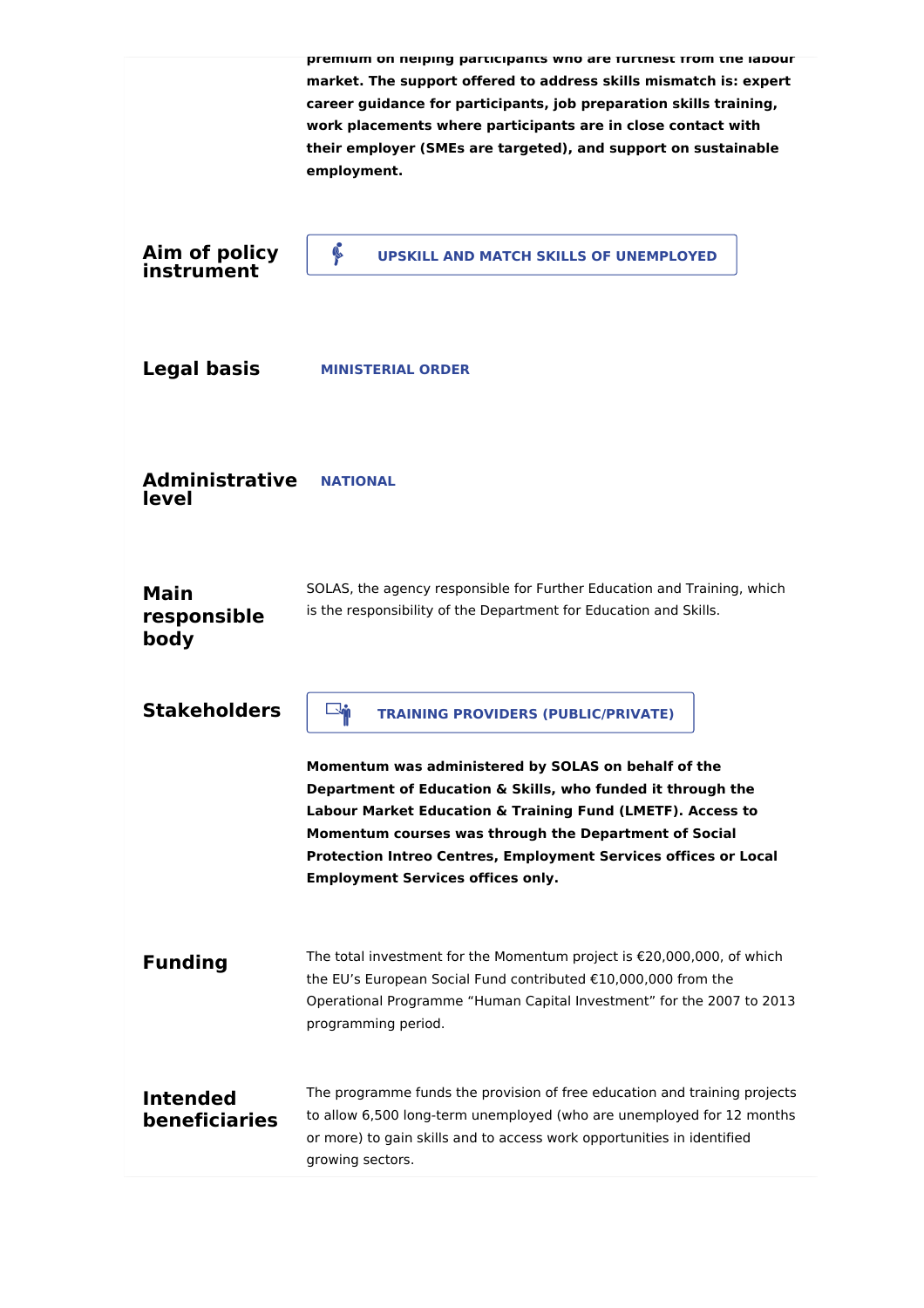### **Use of labour market intelligence Occupational theme clusters were identified in response to LMSI trends at the time. These clusters were: 1. ICT, Digital Media, Gaming, and Telecommunications; 2. Transport, Distribution and Logistics, Sales and Marketing; 3. Health Care, Social Services, Manufacturing, Natural Resource Energy Conservation, Food Production and Processing; and 4. Under 25's Individual Needs, Placement, Progression and Employment. In targeting these specific areas, the policy goal was achieved through clear, explicit focus on its target goals and cohort. Financial schemes** The training offers outcome-based payments to employers. Only when verified by data, would the following be paid for under the programme: recruitment, training, placements, support and outcomes. This promotes success, and ties expenditure to successful outcomes in order to provide 'value for money' through investment. For Participants on Momentum projects, they will continue to receive: their weekly Social Welfare payment from the Department of Social Protection, this incudes payment for any Qualified Adults and Child Dependants (subject to meeting all existing relevant qualification criteria), any payment of Rent Supplement or Mortgage Interest Supplement they were entitled to before starting on the Momentum initiative. However, participants will not receive any additional payment while participating on the Momentum project. **Frequency of updates** Not known **Development** Due to the flexible design of the approach, it was the providers who adapted rather than the instrument itself. For example, the model underestimated the level of in-programme support and post-programme support required by participants, but it was the providers who demonstrated resourcefulness in adapting to this challenge, rather than the instrument. However, the robust data generated at each stage of implementation allowed for any issues to be flagged, which could then inform the providers' actions. **INFORM JOB-SEARCH DECISIONS OF UNEMPLOYED**

**Barriers**

One barrier is the high drop-out rate of participants. From the 6,574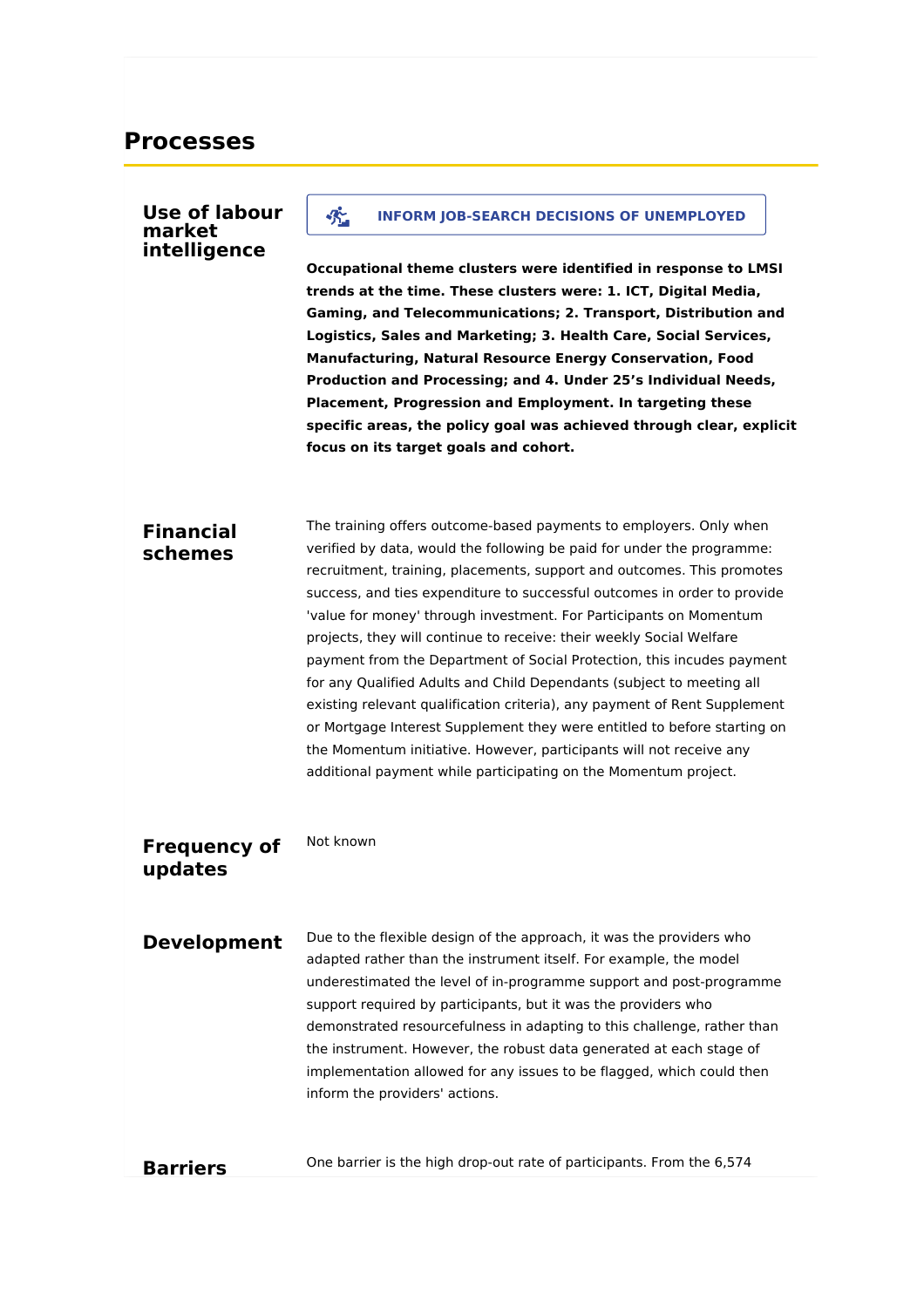starters, 5,894 were present in the 3rd week of the programme, and only 3,500 completed the programme. However, this was accounted for in part through recruiting more people in the initial stages of the instrument.

**Success factors**<sup>The verified premium placed on results promoted success and tied</sup> expenditure to outcomes. Similarly, the positive engagement between employers and training providers during the training allowed for greater success, and resulted in the participants gaining skills, experience and confidence.

**Monitoring** In the Final Evaluation report, the instrument's success was measured by the number of participants who had signed off the Live Register at the end of the programme (50%). The progress during the programme was measured by comparing the number of starters, against the number of finishers, then within the finishers the number who had entered full-time employment, part-time employment, or further education. Full-time employment was achieved by 24% of finishers and a further 6% achieved part-time employment. Progression to further education was achieved by 8% of the finishers. These indicators were also broken down between the four theme clusters. Indicators are measured 2 months beyond each programme, to ensure validity of success.

#### **Innovativeness VERY INNOVATIVE**

**Combines various approaches to reach those furthest from the labour market. Additionally, it deployed a 'delivery-outcome' based system to fund training based on meeting key performance indicators. It was the first time such a system had been tried in Ireland and it proved successful, as this approach motivated training providers to ensure they offered relevant course content and delivered quality placements to participants.**

### **Sustainability**

#### **Evidence of effectiveness**

A total of 3,532 long-term unemployed people had completed a Momentum training course by December 2014. Almost 40% of this group went on to secure a full or part-time jobs, or go on to further education. The end result meant that 52% of participants that started the programme (6,500) were 'signed off' the unemployment register by the end of the project period. The final evaluation report suggests that the outcomes from the initiative compare well with comparable programmes in other countries. As expected, final cohort wages were above the Eurostat lowwage calculation, and 40% of the 3,500 participants achieved positive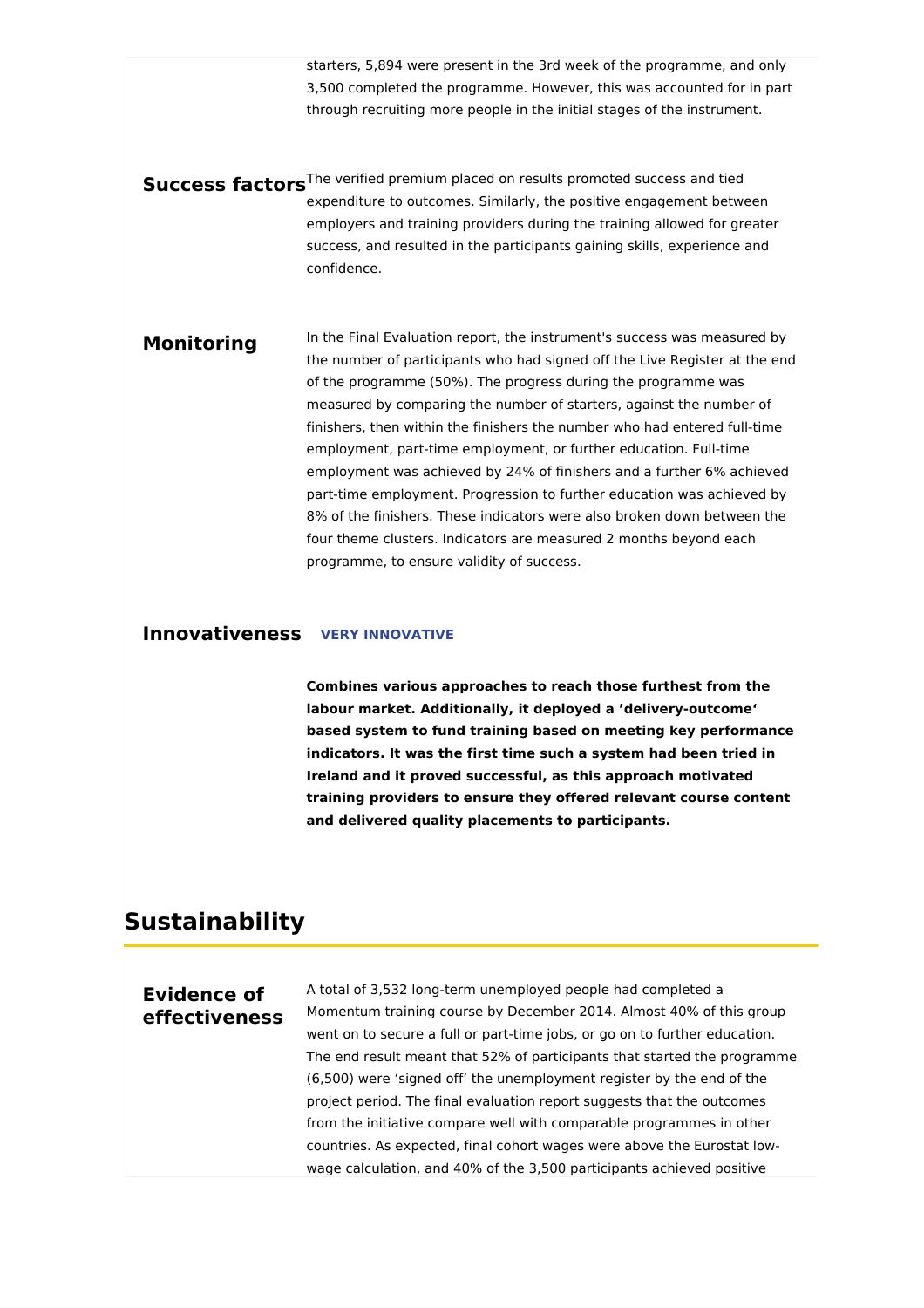outcomes. The Momentum programme successfully met its objectives, which were to distribute training and employment opportunities across the country. The programme's interventions reached all age groups, including young people, while catering for individuals with different levels of education and experiences of unemployment. The Programme had a total sanctioned capacity for a target of 6,500 participants, but only 3,500 completed training. So only half of the cohort would benefit, with the drop out rate costing Momentum.

**Engagement of** <sup>The instrument was designed on the assumption that the positive</sup> **stakeholders** engagement between employers, training providers and stakeholders was crucial for success. Stakeholders were involved in different stages of the instrument's implementation, for example: SOLAS (Ireland's Further Education and Training Authority) partook in the pre-qualification process with various other contractors, and criteria provided by DSP were used as a guidelines for participant eligibility.

### **Transferability EASILY TRANSFERABLE**

**The outcome-based approach to funding training providers is similar to the Work Programme in the UK and Job Services Australia. So there is potential for this type of approach to be transferred elsewhere.**

**Sustainability** The instrument is no longer operational.

### **Momentum II**

Momentum II (M2)

### **Description**

| <b>Timespan</b> | 2015-2017                                              |
|-----------------|--------------------------------------------------------|
| <b>Stage</b>    | <b>NO LONGER OPERATIONAL</b>                           |
|                 | The second part of the Momentum programme concluded in |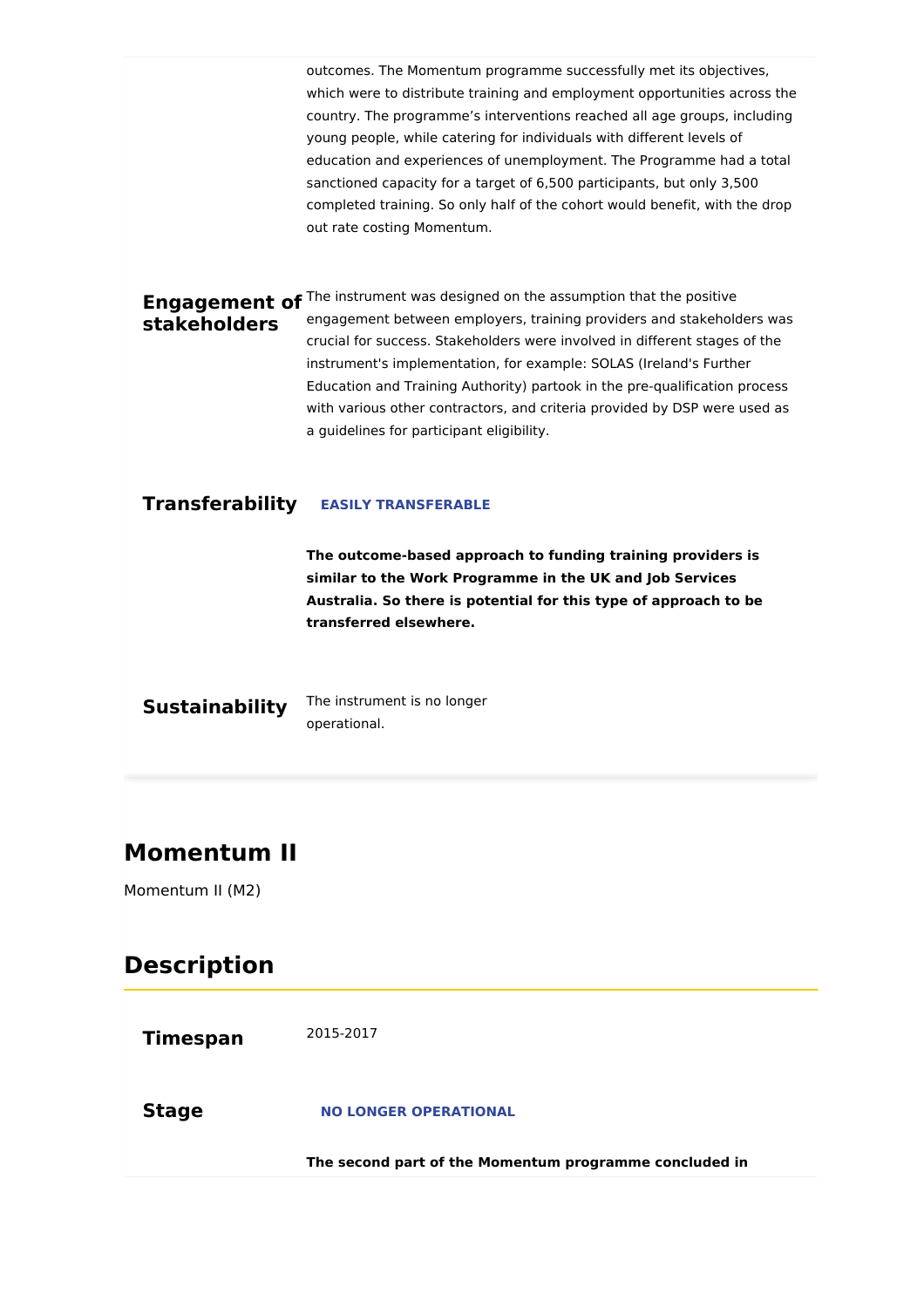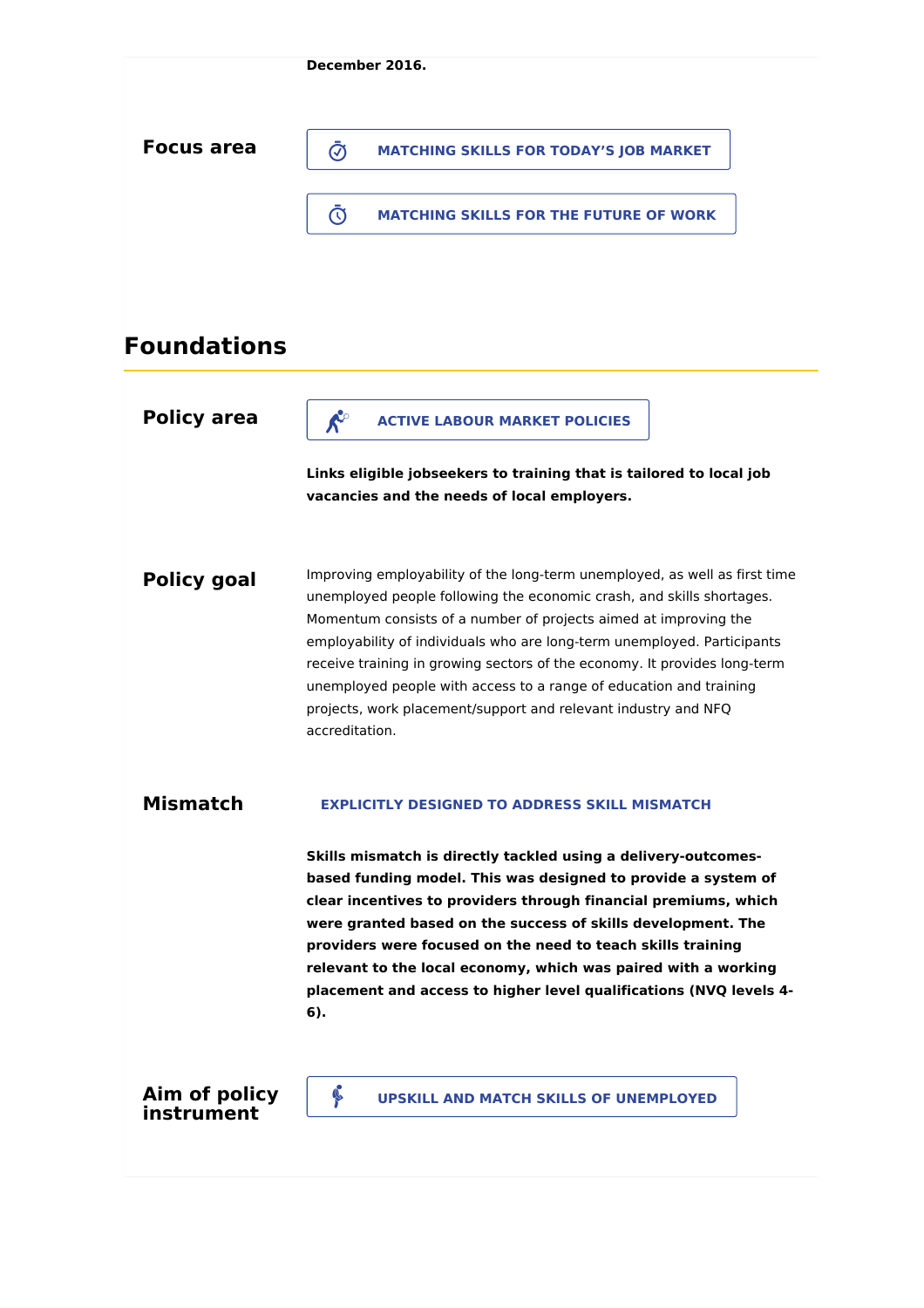| <b>Legal basis</b>                      | <b>MINISTERIAL ORDER</b>                                                                                                                                                                                                                                                                                                                                                                                                                                                                                                                                    |
|-----------------------------------------|-------------------------------------------------------------------------------------------------------------------------------------------------------------------------------------------------------------------------------------------------------------------------------------------------------------------------------------------------------------------------------------------------------------------------------------------------------------------------------------------------------------------------------------------------------------|
| <b>Administrative</b><br>level          | <b>NATIONAL</b>                                                                                                                                                                                                                                                                                                                                                                                                                                                                                                                                             |
| <b>Main</b><br>responsible<br>body      | SOLAS, the agency responsible for Further Education and Training, which<br>is the responsibility of the Department for Education and Skills.                                                                                                                                                                                                                                                                                                                                                                                                                |
| <b>Stakeholders</b>                     | $\Box_{\hat{\mathbf{M}}}$<br><b>TRAINING PROVIDERS (PUBLIC/PRIVATE)</b>                                                                                                                                                                                                                                                                                                                                                                                                                                                                                     |
|                                         | Momentum was administered by SOLAS on behalf of the<br>Department of Education & Skills.                                                                                                                                                                                                                                                                                                                                                                                                                                                                    |
| <b>Funding</b>                          | The total investment for M2 is<br>€20,000,000.                                                                                                                                                                                                                                                                                                                                                                                                                                                                                                              |
| <b>Intended</b><br>beneficiaries        | The programme funds the provision of free education and training projects<br>to allow 6,500 long-term unemployed (who are unemployed for 12 months<br>or more) to gain skills and to access work opportunities in identified<br>growing sectors. M2 was also adapted to better benefit young people and<br>young people NEET. Rather than having a separate strand as in M1, M2<br>offered an extra four weeks of work placement for young people on the<br>same programme as the adult jobseekers, to account for any gaps in<br>existing work experience. |
| <b>Processes</b>                        |                                                                                                                                                                                                                                                                                                                                                                                                                                                                                                                                                             |
| Use of labour<br>market<br>intelligence | 侪<br><b>INFORM JOB-SEARCH DECISIONS OF UNEMPLOYED</b><br>Evidence was drawn from sectoral employment data to indicate<br>areas where there was most growth.                                                                                                                                                                                                                                                                                                                                                                                                 |
| <b>Financial</b>                        | The training (offered by training providers, with employer input on the                                                                                                                                                                                                                                                                                                                                                                                                                                                                                     |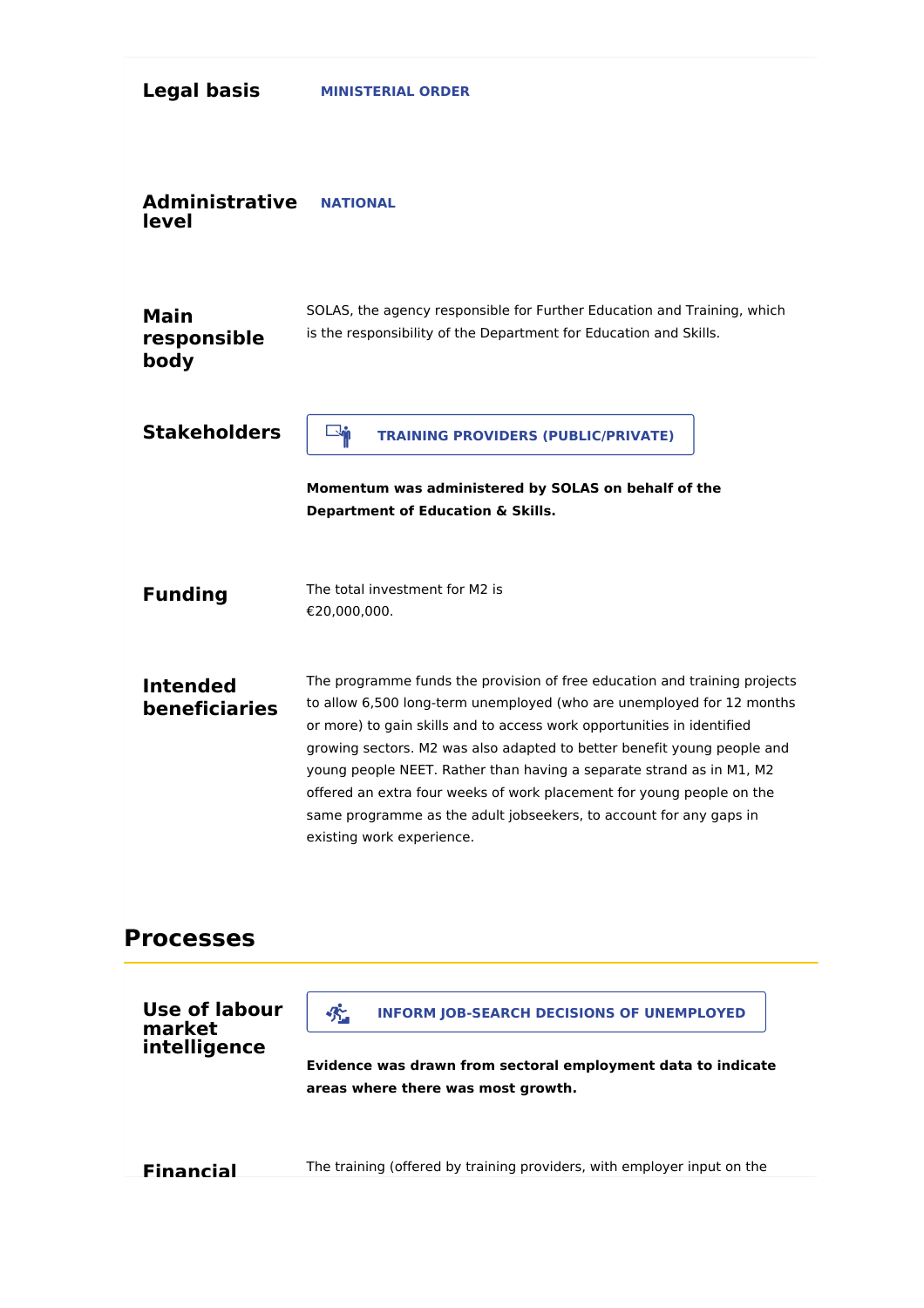| schemes                        | training-room content) offers outcome based payments to employers.<br>Almost a third of the per-participant payment was attached to the<br>achievement of an employment outcome; this was an increase of 10% on<br>Momentum 1. Payment for each training provider/employer varies.<br>However, it is estimated by the payment claim by the Training Provider,<br>which included numbers of participants at each stage (such as post-<br>induction participant numbers, week 11 participant numbers). Therefore, a<br>third of the total payment offered depended on the number of participants<br>successfully making it to the 'employment outcome stage', which was<br>assessed 2 months after the programmes completion. This promotes<br>success, and ties expenditure to successful outcomes in order to provide<br>'value for money' through investment. For Participants on Momentum<br>projects, they will continue to receive: their weekly Social Welfare<br>payment from the Department of Social Protection, this incudes payment<br>for any Qualified Adults and Child Dependants (subject to meeting all<br>existing relevant qualification criteria) any payment of Rent Supplement or<br>Mortgage Interest Supplement they were entitled to before starting on the<br>Momentum initiative. However, participants will not receive any additional<br>payment while participating on the Momentum project. The main incentive<br>is for participants to gain skills that will increase their wages long term<br>through employment and skills acquisition. |
|--------------------------------|--------------------------------------------------------------------------------------------------------------------------------------------------------------------------------------------------------------------------------------------------------------------------------------------------------------------------------------------------------------------------------------------------------------------------------------------------------------------------------------------------------------------------------------------------------------------------------------------------------------------------------------------------------------------------------------------------------------------------------------------------------------------------------------------------------------------------------------------------------------------------------------------------------------------------------------------------------------------------------------------------------------------------------------------------------------------------------------------------------------------------------------------------------------------------------------------------------------------------------------------------------------------------------------------------------------------------------------------------------------------------------------------------------------------------------------------------------------------------------------------------------------------------------------------------------------------------|
| <b>Frequency of</b><br>updates | No longer operational. Based on the lessons learnt from M1, M2 was<br>updated to have an increased work placement focus (which was ensured<br>through a contractual requirement) to make sure that participants gained<br>and had evidence of on-the-job skills.                                                                                                                                                                                                                                                                                                                                                                                                                                                                                                                                                                                                                                                                                                                                                                                                                                                                                                                                                                                                                                                                                                                                                                                                                                                                                                         |
| <b>Development</b>             | From M1 and the evaluations that followed, the following adjustments and<br>improvements were made to M2: 1) Strengthened relationship with the<br>Department of Social Protection: DSP positively engaged with SOLAS on<br>the structure of, and recruitment to the projects. This level of commitment<br>was important in overcoming recruitment challenges that were present in<br>M1; 2) Additional Induction Module: An additional Induction element was<br>added to all Momentum projects. It was expected to lead to greater<br>motivation to complete the project and will improve the client's<br>commitment to full engagement; 3) Increased Work Placement Focus: A<br>contractual requirement was included in Momentum to ensure that all the<br>participants are assigned a period of work placement; and 4) Increased<br>Employment payment: Almost one-third of the per-participant payment<br>was attached to the achievement of an employment outcome; this was an<br>increase of 10% on Momentum 1.                                                                                                                                                                                                                                                                                                                                                                                                                                                                                                                                                    |
| <b>Barriers</b>                | As with M1, M2 aimed to assist 6,500 long-term unemployed people to<br>access relevant training that would lead them towards employment in<br>growth sectors of the economy. As with M1, M2 also experienced high<br>drop-out rates, with only 3,282 out of 6,134 finishing the programme<br>course (a total 13,974 participants were initially referred to the                                                                                                                                                                                                                                                                                                                                                                                                                                                                                                                                                                                                                                                                                                                                                                                                                                                                                                                                                                                                                                                                                                                                                                                                          |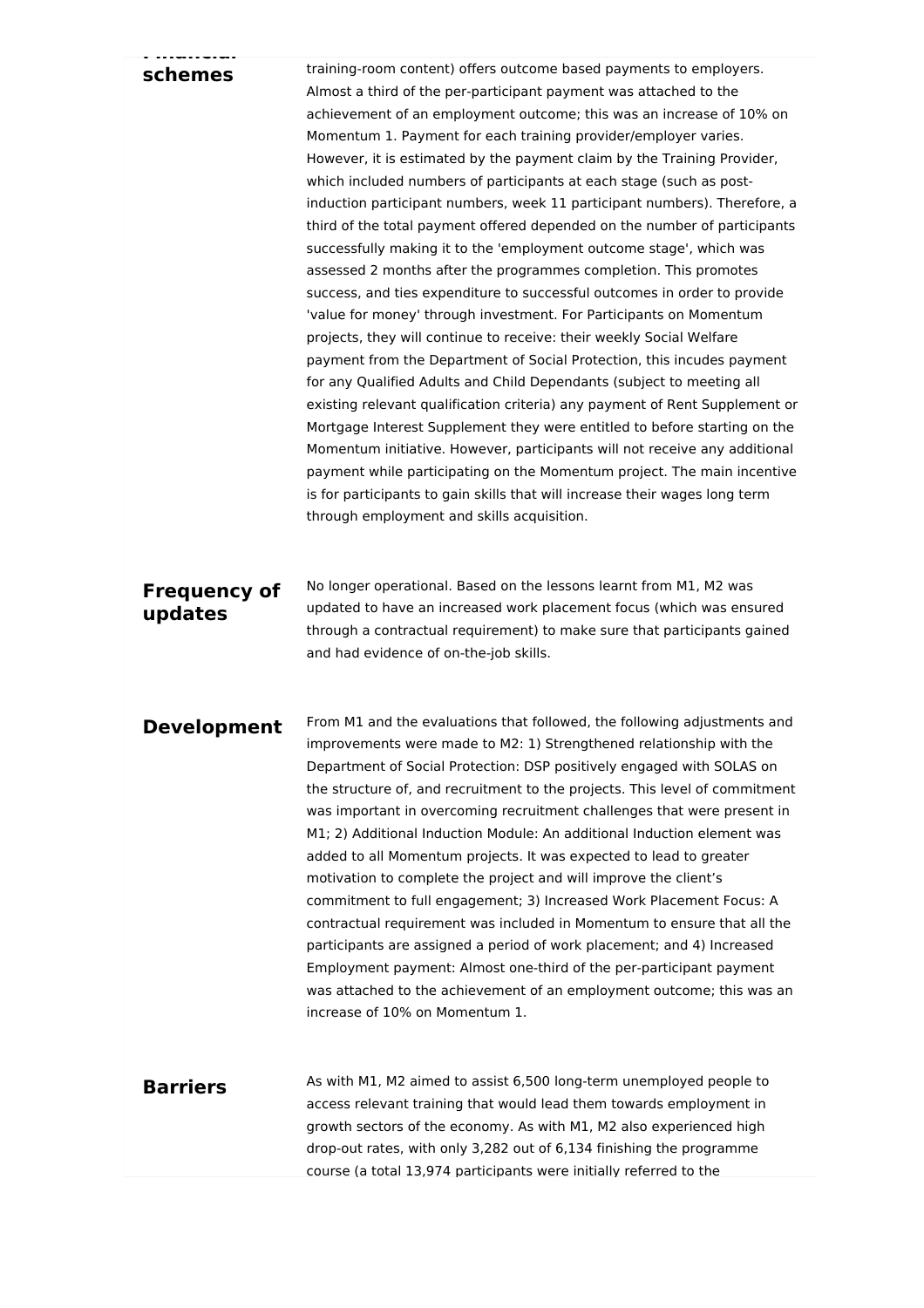programme). Specifically for the under 25 age group, the addition of the extra work placement block contributed to drop-out rates (as well as issues relating to personal reasons, health and attendance). Although the work placement is one of the instrument's strengths, it also caused challenges and concerns amongst participants (in terms of confidence level and pressure). However, these challenges remained consistent throughout each of the programme's phases, therefore making them difficult to overcome. **Success factors**<sup>The changes made and learned from the evaluation of M1 improved the</sup> success of M2. **Monitoring** As with M1, M2's success was measured by the number of participants who had signed off the Live Register at the end of the programme. The progress during the programme was measured by comparing the number of starters, against the number of finishers, then within the finishers the

course (a total 13,974 participants were initially referred to the

number who had entered full-time employment, part-time employment, or further education.

#### **Innovativeness VERY INNOVATIVE**

**It deploys a 'delivery-outcome' based system to fund training based on meeting key performance indicators. It was the first time such a system had been tried in Ireland and it proved successful.**

### **Sustainability**

#### **Evidence of effectiveness**

The long-term period of observation post-M1 allowed M2 to have greater impact and run more smoothly. The model was transparent, with clear data available at all stages to show how effective the return to work process was. The data and evaluation of the instrument have shown that higher outcomes were achieved in M2 than in M1 across recruitment, training, placement and employment. This demonstrates that the most effective element of the instrument is in its continuous evaluation. A total of 34% of participants had obtained full-time employment in M2, and a further 11% had obtained part-time employment. These results are more than those achieved in the first programme, where 24% of participants had obtained full-time employment, and 6% had obtained part-time employment. The outcome for M2 is considered positive, because evidence shows that long-term unemployed (LTU) people have LTU exit rates to employment of around 10%. In addition, M2 took place in a better economic environment than M1, which meant that greater benefits were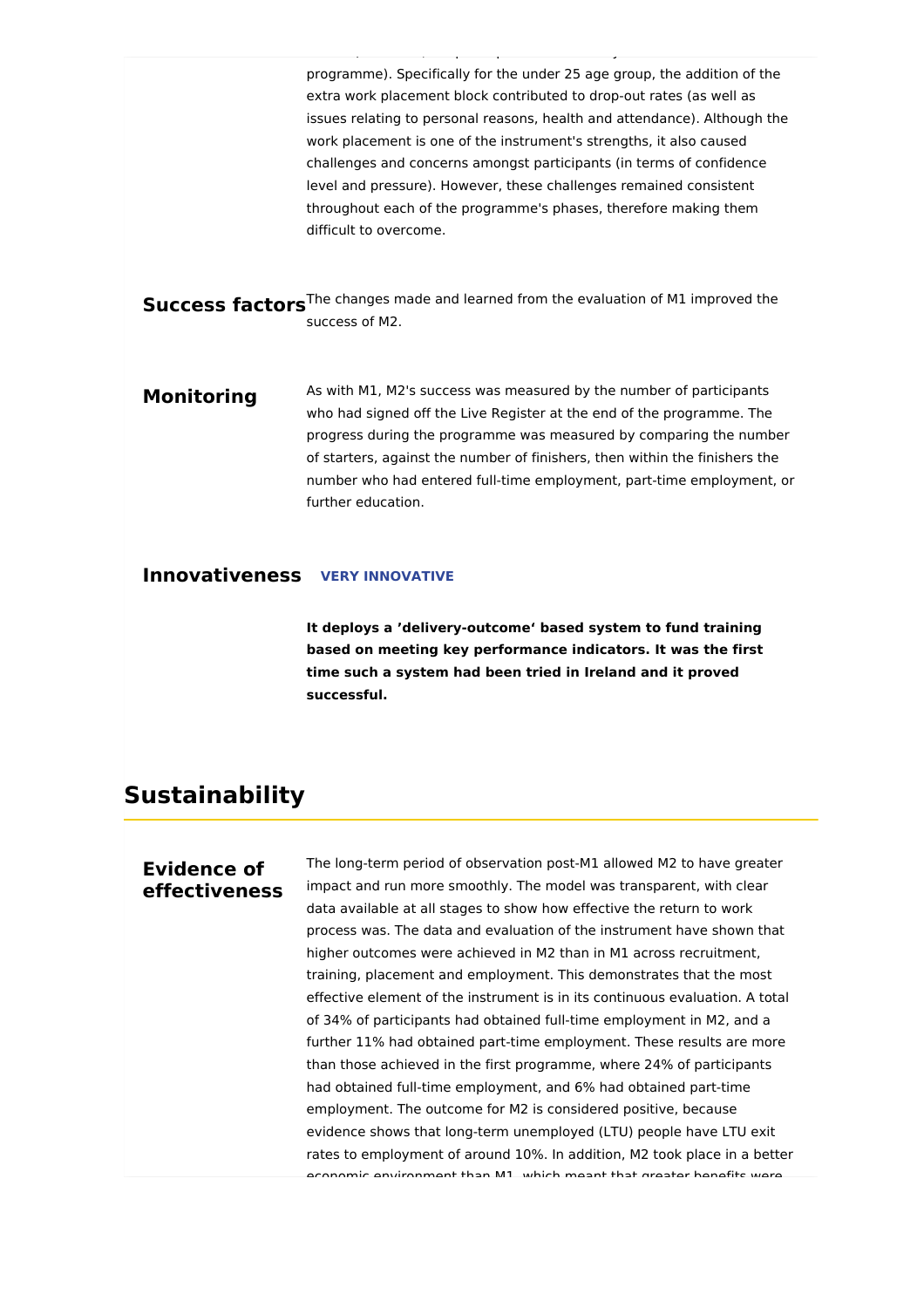economic environment than M1, which meant that greater benefits were expected irrespective of the improvements made. That said, M2 tended to concentrate on a more traditional group of long-term unemployed people, whereas M1 concentrated on those who had been made unemployed as a consequence of the economic downturn.

**Engagement of** <sup>The instrument was designed on the assumption that the positive</sup> **stakeholders** engagement between employers, training providers and stakeholders was crucial for success. This was addressed by the model's design (which was changed based on the evaluation and observation of M1), which allowed for a crucial structural link between labour market activation programmes and employers, where a reciprocal relationship sees the employer provide real work, based on a comprehensive period of state funded training, and placement provided by the public or private sector provider. The newer model also allowed the Employer to influence training-room content with insights on the sector skills gaps that need to be addressed.

#### **Transferability EASILY TRANSFERABLE**

**The outcome-based approach to funding training providers is similar to the Work Programme in the UK and Job Services Australia. So there is potential for this type of approach to transferred elsewhere.**

**Sustainability** The programme ran until the beginning of 2017, and there are currently no published plans for M3.

### **Skillnets**

**Skillnets** 

### **Description**

| <b>Timespan</b> | Skillnets was established in 1999, and is still<br>running. |
|-----------------|-------------------------------------------------------------|
| <b>Stage</b>    | <b>FULLY OPERATIONAL</b>                                    |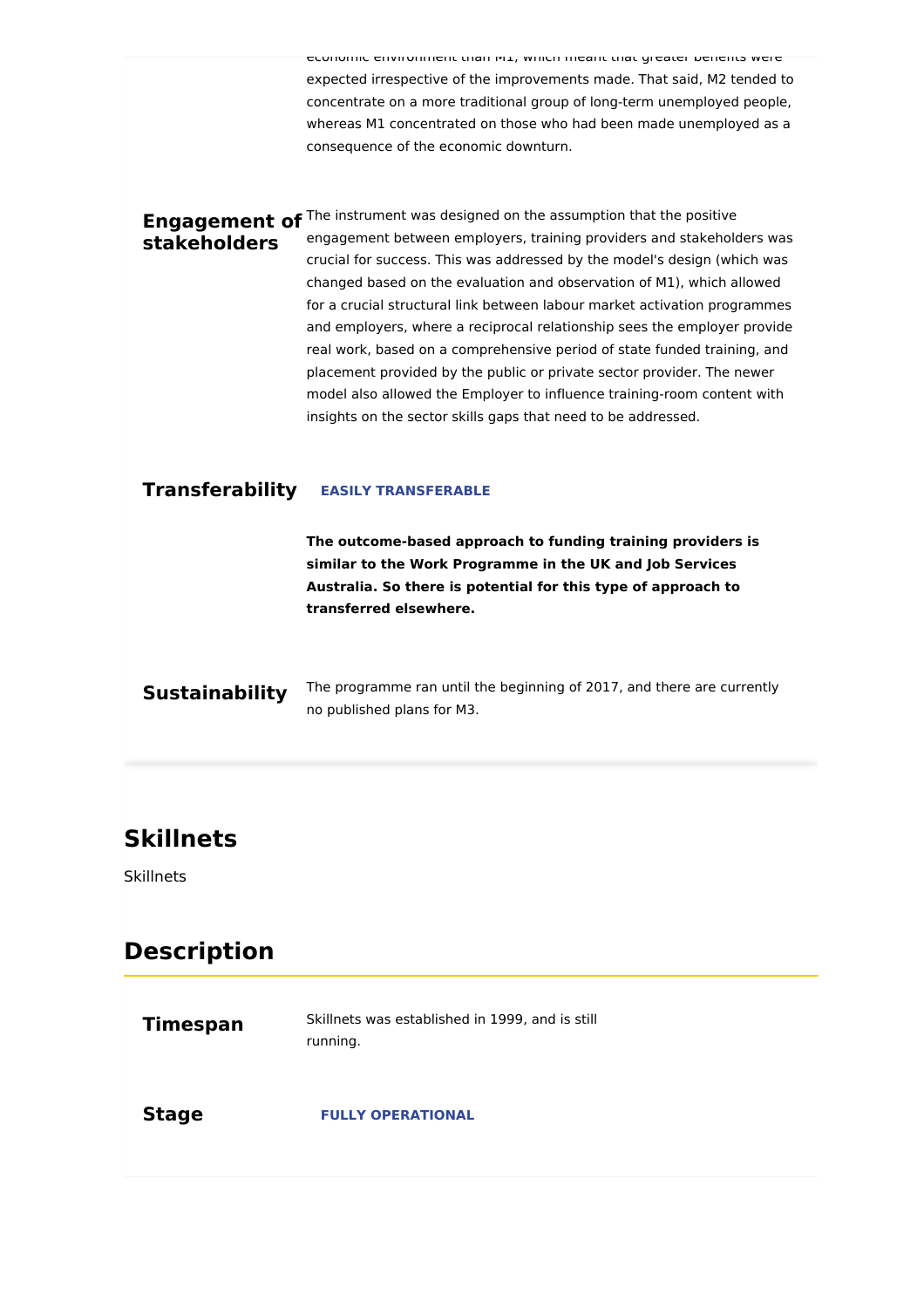#### **MATCHING SKILLS FOR TODAY'S JOB MARKET**

**MATCHING SKILLS FOR THE FUTURE OF WORK**

### **Foundations**

#### **Policy area**

# **ACTIVE LABOUR MARKET POLICIES**

**Skillnets is dedicated to promoting and facilitating training and upskilling in Ireland by engaging groups of companies in the same region/sector with similar training needs, as well as offering training networks for businesses and employees, and offering free training to eligible unemployed people. As part of Skillnets, other programmes have been implemented such as: Skillnets' Future Skills Needs Programme (FSNP). FSNP aims to develop new programmes that address emerging skills gaps within growth sectors. Other programmes that fall under the instrument are: the Training Networks Programme (TNP), the Finuas Programme, Jobseekers Support Programmes (JSSP) and ManagementWorks. The instrument targets both the labour market's existing and emerging needs through these programmes.**

#### **Policy goal** The policy instrument aims to address skills mismatch/gaps and to meet the evolving needs of the labour market through training and upskilling, with company groups, businesses, employees and the unemployed. The goal of Skillnets is to sustain Ireland's national competitiveness. The current rationale behind Skillnets is based on Ireland's National Skills Strategy 2025, which is to increase the supply of skills to the labour market, and to strengthen the role of employers and training providers. Through it's different programmes, it meets the policy goal by offering support and funding to all levels of the labour market, e.g. by developing new programmes that address emerging skills gaps with FSNP, or supporting management development training opportunities and mentoring support for SME managers with ManagementWorks.

#### **Mismatch EXPLICITLY DESIGNED TO ADDRESS SKILL MISMATCH**

**By investing in talent strategies and training networks led by the enterprises who then deliver specific training programmes across**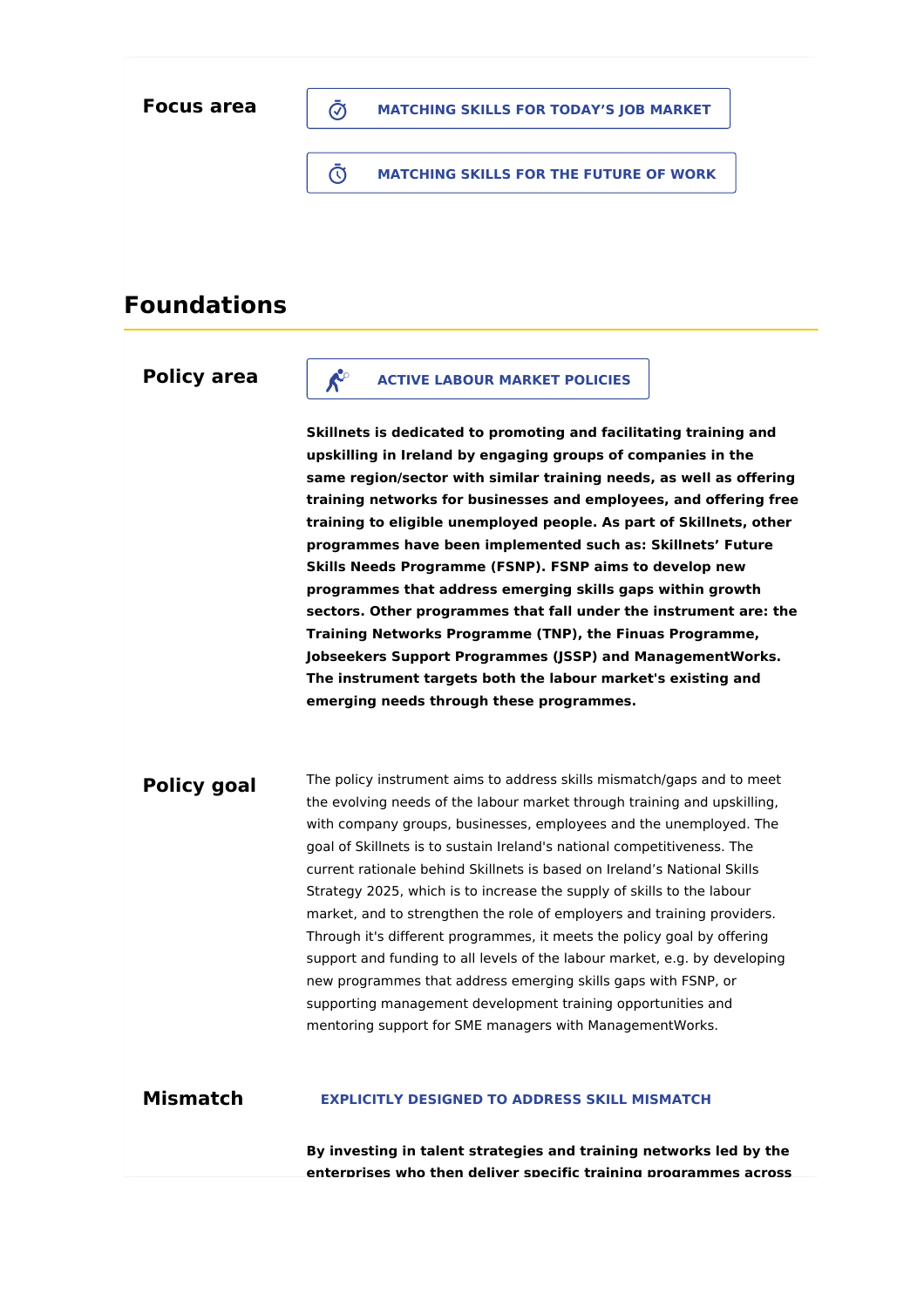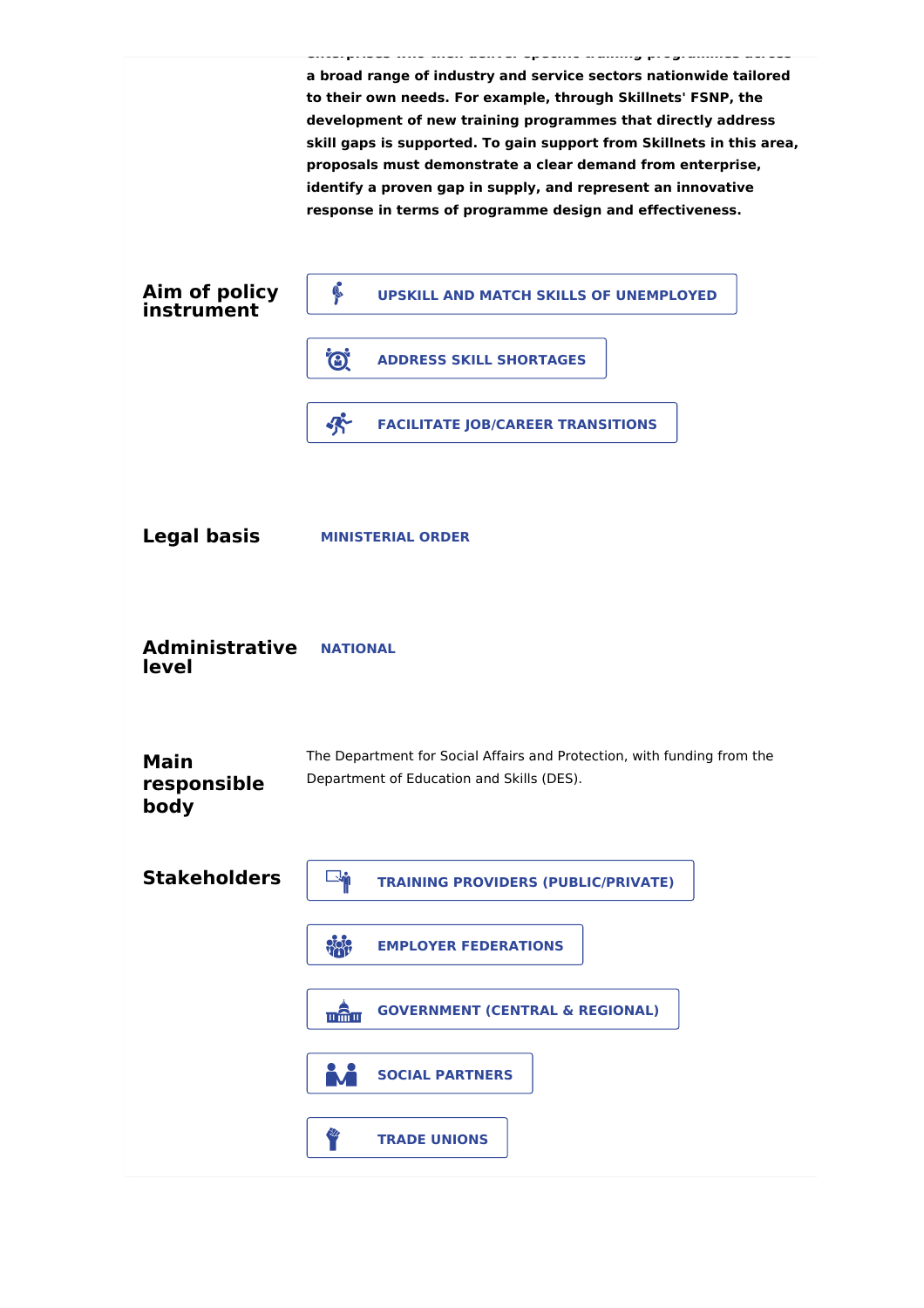**Skillnets is funded from the National Training Fund (NTF) through the Department of Education and Skills (DES). The Department of Jobs, Enterprise, and Innovation (DJEI) highlighted the policy priorities for Skillnets to address through its coordination of Action Plan for Jobs. The Department of Social Protection (DSP) offered collaborative support in the implementation of the Jobseekers Support Programme (JSSP). The Expert Group on Future Skills Needs (EGFSN) identified specific skills needs and the capacity to add new jobs in specific sectors. Skillnets is actively supported and guided by national employer and employee bodies such as Ibec, Small Firms Association (SFA), Construction Industry Federation (CIF), Chambers Ireland and the Irish Congress of Trade Unions (ICTU). Other stakeholders include: industry representative groups, employee representative groups, training providers, and HE/FE institutions, who had input in the learning networks and training programmes.**

The instrument is funded through the NTF in Ireland. The total funds

### **Funding**

committed between 2008-2017 are €167,412,000. The breakdown of these funds is as follows: Year: 2017 Funding Level: €18,200,000 No of networks: 63 Year: 2016 Funding Level: €16,200,000 No of networks: 63 Year: 2015 Funding Level: €16,200,000 No of networks: 62 Year: 2014 Funding Level: €15,690,000 No of networks: 60 Year: 2013 Funding Level: €14,500,000 No of networks: 64 Year: 2012 Funding Level: €14,500,000 No of networks: 57 Year: 2011 Funding Level: €14,500,000 No of networks:72 Year: 2010 Funding Level: €15,000,000 No of networks: 78 Year: 2009 Funding Level: €16,595,000 No of networks:107

Year: 2008

 $F = 1.026027000$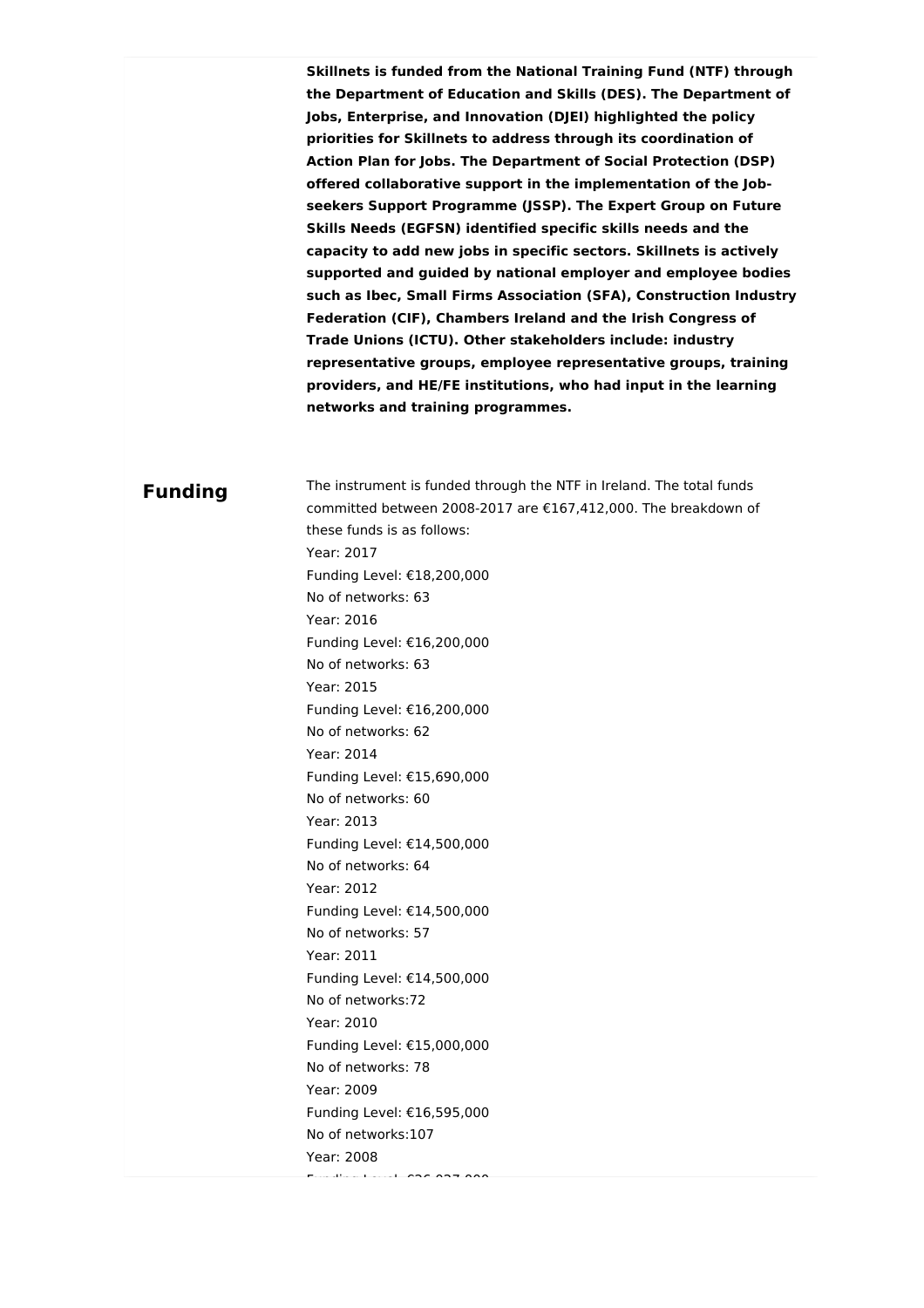Funding Level: €26,027,000 No of networks: 123

### **Intended beneficiaries**

The intended beneficiaries are companies wishing to upskill and train their businesses and employees, as well as job-seekers hoping to re-enter the labour market. For job-seekers, benefits are gained through the initial training, as well as available work experience through Skillnets' JSSP programme. For companies wishing to upskill, benefits are found through tailored training specific to their needs, whether they be financial training, managerial training, or industry specific training.

### **Processes**

| <b>Use of labour</b><br>market<br>intelligence | .<br><b>OTHER</b><br>A wide variety of data sources are utilised. The priorities of<br>Skillsnets are set by the DJEI, drawing on analysis undertaken by,<br>for instance, the EGFSN.                                                                                                                                                                                                                                                                                                                                                                                                                                                                                                                                                                                                                   |
|------------------------------------------------|---------------------------------------------------------------------------------------------------------------------------------------------------------------------------------------------------------------------------------------------------------------------------------------------------------------------------------------------------------------------------------------------------------------------------------------------------------------------------------------------------------------------------------------------------------------------------------------------------------------------------------------------------------------------------------------------------------------------------------------------------------------------------------------------------------|
| <b>Financial</b><br>schemes                    | Skillnets receives funding from the National Training Fund (NTF), and<br>supports/funds groups of companies with similar training needs through<br>subsidised training networks. Additionally, free training opportunities are<br>also offered to eligible unemployed people under the scheme, including<br>those receiving job-seekers allowance.                                                                                                                                                                                                                                                                                                                                                                                                                                                      |
| <b>Frequency of</b><br>updates                 | Annually                                                                                                                                                                                                                                                                                                                                                                                                                                                                                                                                                                                                                                                                                                                                                                                                |
| <b>Development</b>                             | Skillnets programmes are adjusted year-on-year, based on<br>recommendations put forward through an evaluation process and<br>published evaluation reports. From the 2016 evaluation, adjustments such<br>as new key performance indicators have been put forward, as well as the<br>priority to adapt to the challenge of Brexit, in terms of assisting enterprises<br>to prepare as well as proposing the establishment of a dedicated, cross-<br>sectoral programme that exclusively addresses Brexit-related skills<br>requirements. In each evaluation, the need to address 'deadweight' is<br>included (referring to instances where the outputs or outcomes of a<br>programme would have occurred in the absence of the programme), and<br>each year changes are made to minimise its occurrence. |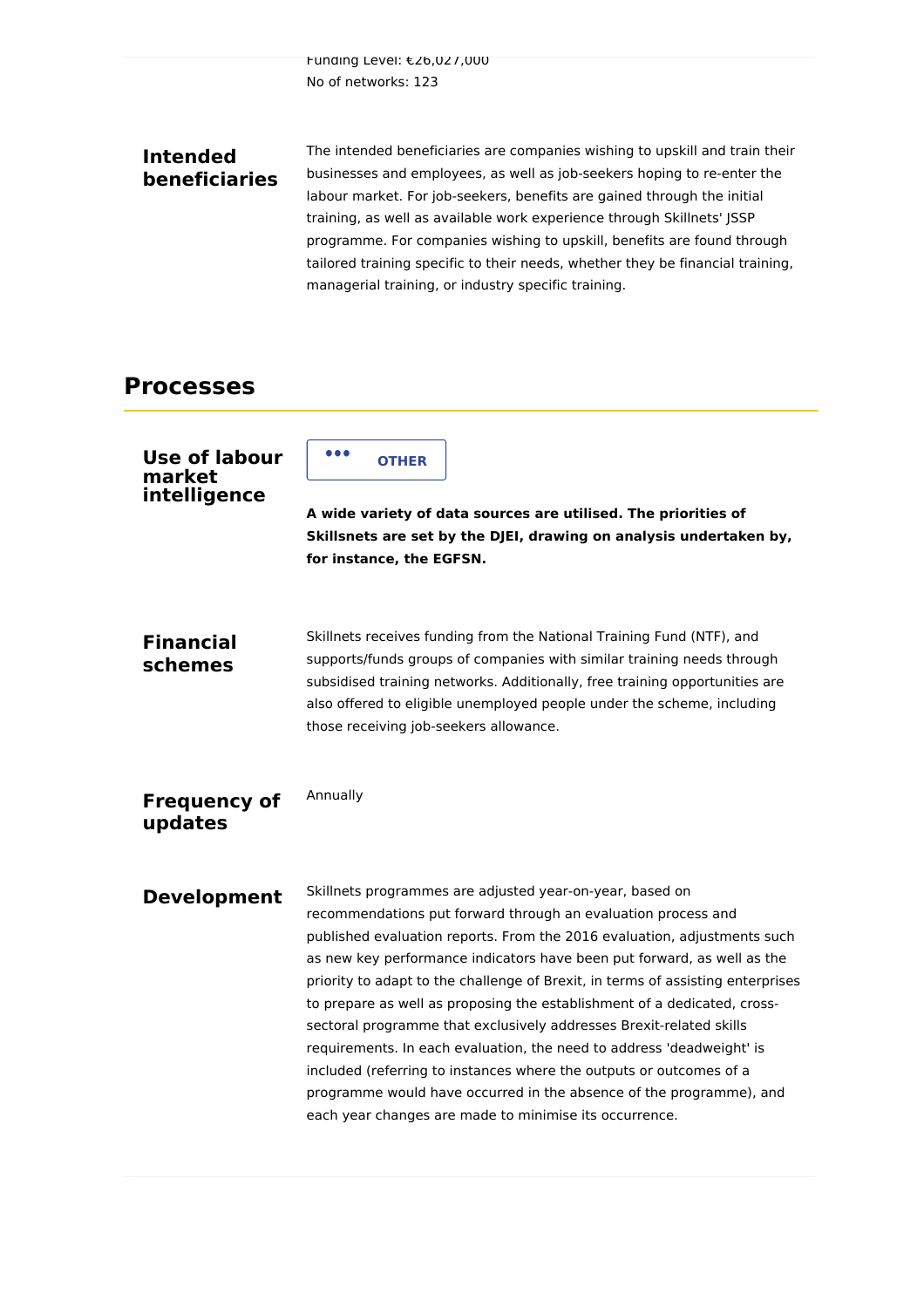#### **Barriers**

JSSP faced barriers due to declining unemployment levels in Ireland, resulting in less demand for unemployment training. Brexit also worked against the Training Network Programme, due to high degrees of uncertainty by Member Companies. As stated in the 2016 report, 42% of firms had already seen an impact from exchange rate fluctuations after the Brexit referendum. To overcome this, suggestions on how to prepare for Brexit have been put forward in 2017 for Skillnets implementation. From the 2016 evaluation of Skillnets, the remaining challenges faced include the need for a rigorous focus on ensuring relevancy and quality of training, developing capacity within the networks to respond rapidly to increasing demand, and continuing to demonstrate value for money in the deployment of NTF funds.

**Success factors**<sup>The instrument was praised by the OECD for its decentralised model,</sup> which generates highly specialised knowledge on employment and training related issues, resulting in better alignment between labour market needs and the supply of skills. For example, the instrument funds and supports groups of companies in the same region/sector with similar training needs, through training networks. These networks are led and managed by the enterprises themselves to design, manage and deliver specific training programmes across a broad range of industry and service sectors nationwide.

#### **Monitoring** The indicators used to measure progress vary between each of Skillnets' programmes. For example, TNP considers the number of trainees on the programme, the number of training days, and then compares this to previous years in order to check progression. The progress of the overall instrument is also measured through surveys with managers, trainees etc in each programme, the findings of which are complied in the final evaluation.

#### **Innovativeness VERY INNOVATIVE**

**The instrument's model is free to adapt to the changing needs of each enterprise, which makes it innovative and able to have a larger impact. Many of the programmes also promote lifelong learning and skills acquisition, as well as targeting future skills needs for priority sectors in the Irish economy. Therefore, increasing the future impact of the instrument in relation to the labour market.**

### **Sustainability**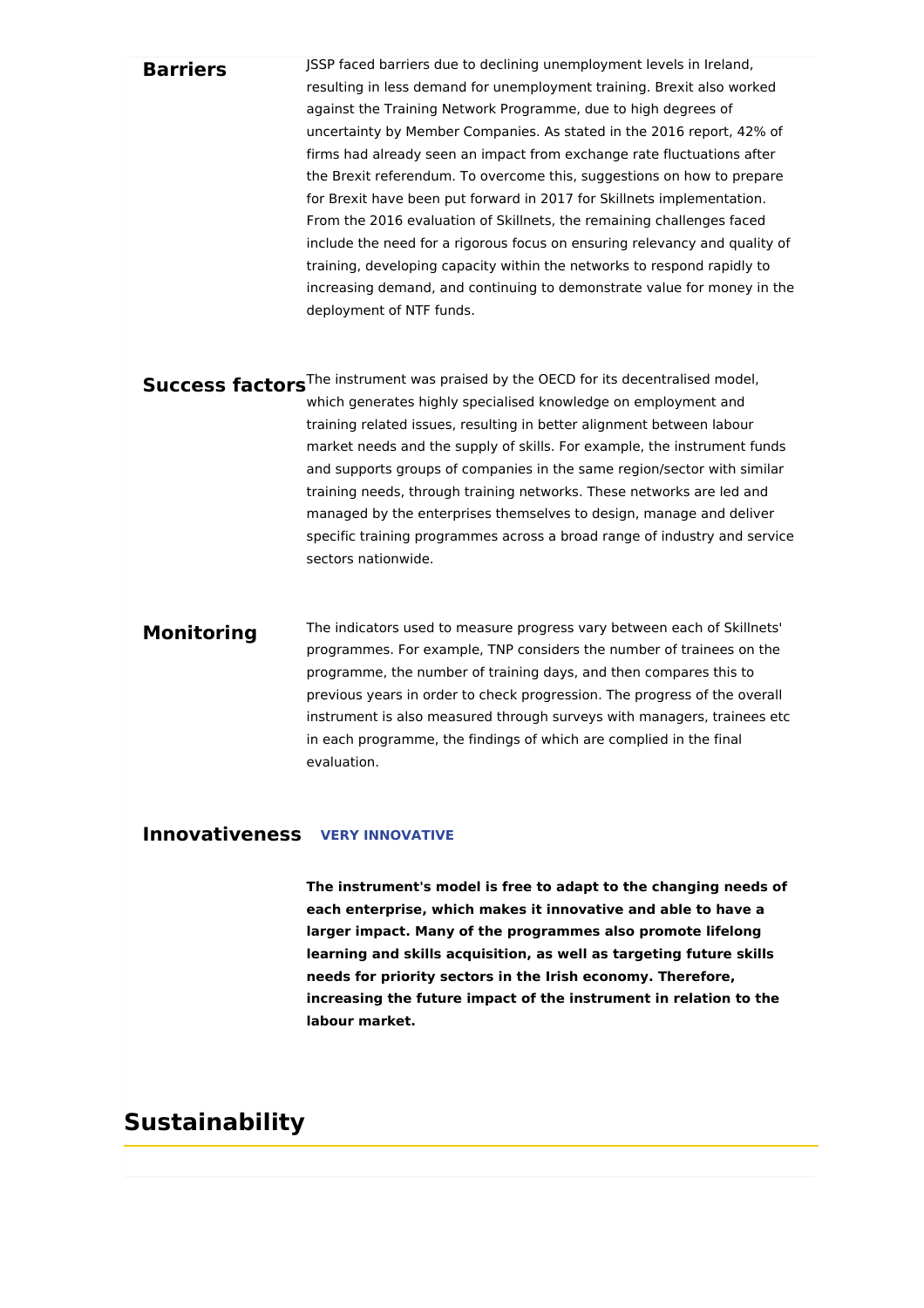| Evidence of<br>effectiveness                                                                  | From the 2016 evaluation, Skillnets delivered a total of 344,434 training   |
|-----------------------------------------------------------------------------------------------|-----------------------------------------------------------------------------|
|                                                                                               | days to 50,373 trainees, exceeding the overall targets set by the DES by    |
|                                                                                               | 20% and 38% respectively, which impacted the accelerating recovery in       |
|                                                                                               | the Irish economy by helping to address the increased demand and growth     |
|                                                                                               | in training activity. The evaluation also highlighted continued positive    |
|                                                                                               | employment retention and progression outcomes for trainees. The             |
|                                                                                               | benefits of Skillnets exceeded expectations in 2016 in relation to the      |
|                                                                                               | training offered, as follows:                                               |
|                                                                                               | - Total Trainees = $50,373$ in 2016 (vs. DES target of 42,000), an increase |
|                                                                                               | of 3% from 2015                                                             |
|                                                                                               | - Total Training Days = 344,434 (vs. DES target of 250,000)                 |
|                                                                                               | - In-Employment Training Days = 277,701 (vs. DES target of 195,000), an     |
|                                                                                               | increase of 6% from 2015                                                    |
|                                                                                               | - 66,733 training days to 5,915 Unemployed/Jobseeker Trainees (vs. DES      |
|                                                                                               | target of 55,000 days)                                                      |
|                                                                                               |                                                                             |
|                                                                                               |                                                                             |
| Engagement of <sup>By including employers and training providers in the decision making</sup> |                                                                             |

**stakeholders**

process, the role of stakeholders is seen to be prominent. Additionally, a renewed Code of Practice for the Governance of State Bodies was launched by the Irish Minister for Public Expenditure and Reform in 2016. Skillnets adopted the Code of Practice for the Governance of State Bodies in conjunction with the renewal of its mandate and funding agreement with the Department of Education and Skills (DES), and as a consequence Skillnets' boards (Evaluation & Performance Monitoring, Audit, Finance & General Purpose) have meetings to ensure their compliance (17 were held in total in 2017: 6 with the core board, 4 with evaluation, 5 with audit, and 2 with finance).

#### **Transferability EASILY TRANSFERABLE**

**This instrument could be transferred to any MS wishing to increase the supply of skills to the labour market and to strengthen the role of employers in training provision. As Skillnets' training networks are led and managed by the enterprises themselves to design, manage and deliver specific training programmes, the instrument could be easily transferred. As all learning networks are composed of clusters of companies from the same sector, geographical location, or a combination of both it is easy to bring the firms together and for the networks to be created.**

#### **Sustainability**

The instrument has developed and been successful (with Governmental backing) since it began. At present Skillnets has a planned strategy until 2019.